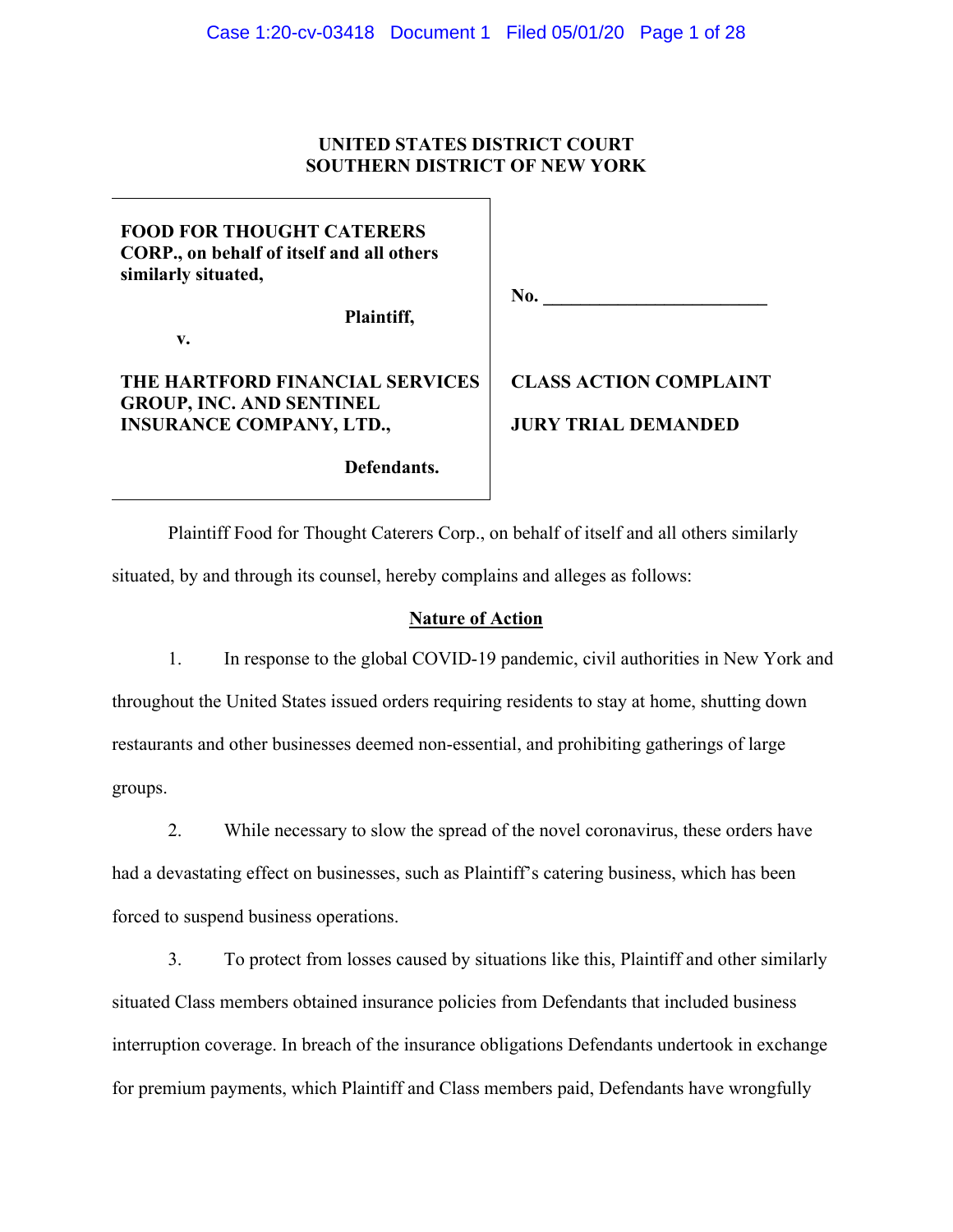#### Case 1:20-cv-03418 Document 1 Filed 05/01/20 Page 2 of 28

denied Plaintiff's and Class members' insurance claims arising from the interruption of Plaintiff's and Class members' businesses.

#### **Jurisdiction and Venue**

4. This Court has jurisdiction over the subject matter of this action pursuant to 28 U.S.C. § 1332(d) insofar as the amount of controversy exceeds \$5,000,000, the Class and Sub-Class (defined below) are comprised of at least some persons who are citizens of states different from Defendants, and the Class consists of at least 100 members.

5. This Court has personal jurisdiction over both Defendants because Defendants transact business within New York, and Plaintiff's causes of action arise out of those contacts. Defendants purposefully availed themselves of the opportunity of conducting activities in the state of New York by marketing their insurance policies and services within the state, and intentionally developing relationships with brokers, agents, and customers within the state to insure property within the state.

6. Venue is proper in this District pursuant to 28 U.S.C. § 1391(b) because this is a District where a substantial part of the events or omissions giving rise to the claim occurred, a substantial part of property that is the subject of the action is situated in this District, and Defendants are residents of this District for the purposes of venue pursuant to 28 U.S.C. §  $1391(c)$ .

## **The Parties**

7. Plaintiff Food for Thought Caterers Corp. ("Food for Thought" or "Plaintiff"), is a corporation organized under the laws of New York with its principal place of business in New York, New York. Food for Thought operates a full-service catering business serving the New York City area from a 7,000 square foot office at 130 W. 25<sup>th</sup> Street, New York, New York.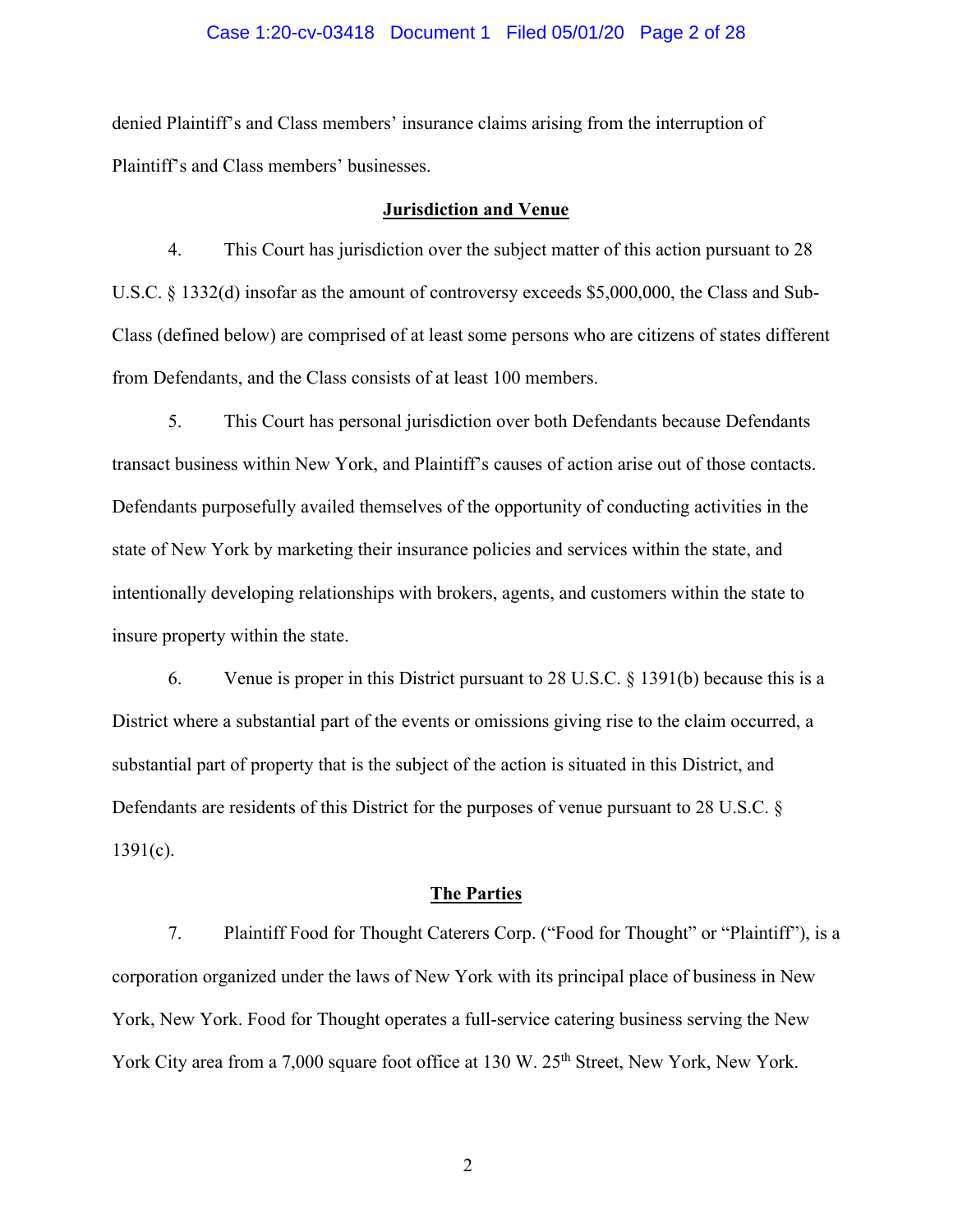#### Case 1:20-cv-03418 Document 1 Filed 05/01/20 Page 3 of 28

8. Defendant The Hartford Financial Services Group, Inc. ("Hartford Financial") is a corporation organized under the laws of Delaware with its principal place of business in Hartford, Connecticut. Hartford Financial owns subsidiaries, directly and indirectly, that issue, among other things, property insurance.

9. Defendant Sentinel Insurance Company, Ltd. ("Sentinel") is a corporation organized under the laws of Connecticut with its principal place of business in Hartford, Connecticut. Sentinel is a subsidiary of Hartford Financial and is duly qualified and licensed to issue insurance in the State of New York and other states. Defendants Hartford Financial and Sentinel are collectively referred to herein as Hartford or Defendants.

#### **Factual Allegations**

## *The COVID-19 Pandemic*

10. In December 2019, a novel (new) coronavirus known as SARS-CoV-2 was first detected in Wuhan, Hubei Province, China, and which caused an outbreak of a disease now known as COVID-19.

11. The coronavirus causing COVID-19 is thought to spread mainly from person to person, primarily through respiratory droplets produced when an infected person coughs or sneezes.<sup>[1](#page-2-0)</sup>

<span id="page-2-0"></span><sup>&</sup>lt;sup>1</sup> See generally CDC Coronavirus Disease 2019 (COVID-19), <https://www.cdc.gov/coronavirus/2019-ncov/faq.html> (last visited April 29, 2020).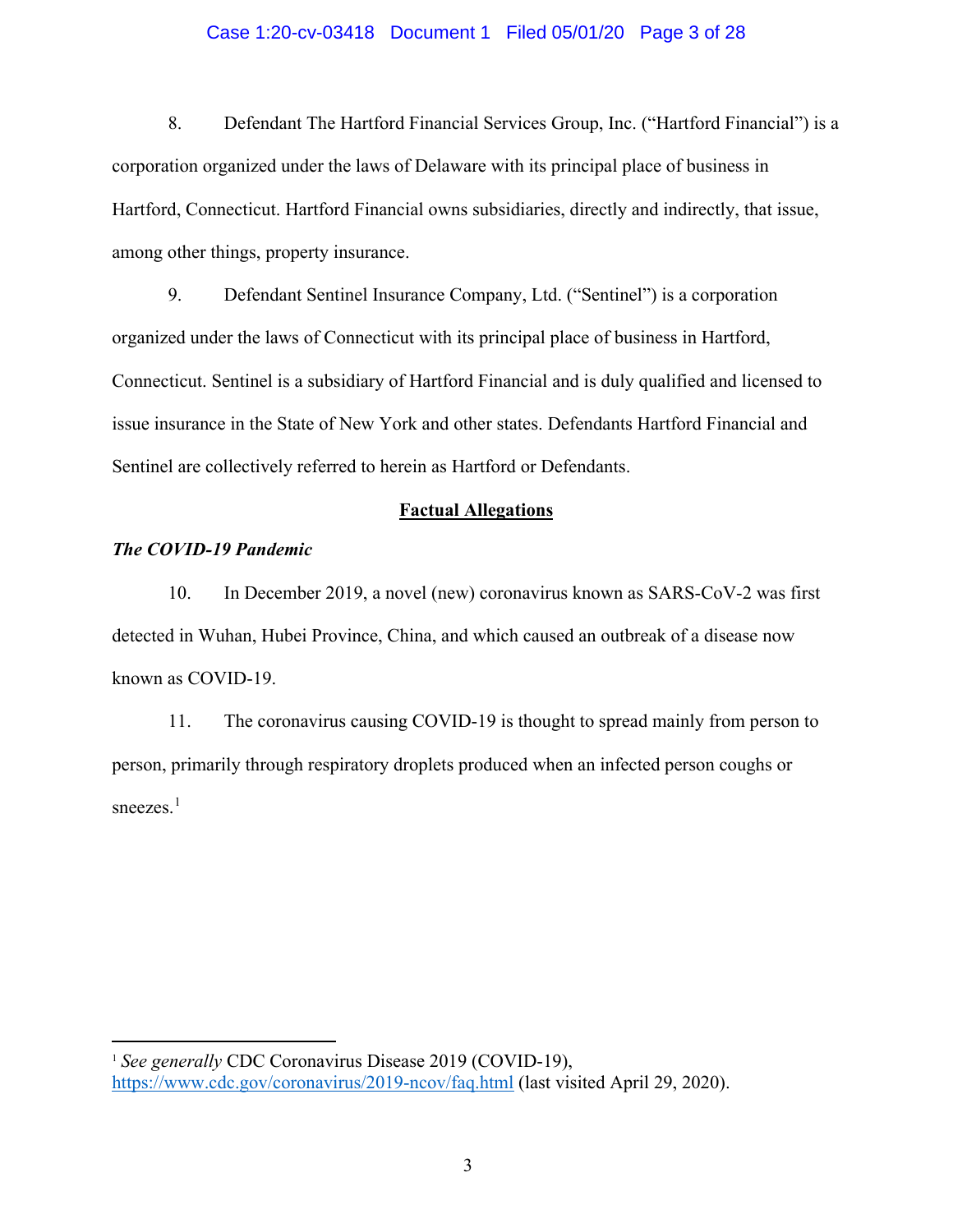## Case 1:20-cv-03418 Document 1 Filed 05/01/20 Page 4 of 28

12. The coronavirus spread globally, and on January 30, 2020, the World Health Organization designated the COVID-19 outbreak as a Public Health Emergency of International Concern. [2](#page-3-0)

13. On January 31, 2020, United States Health and Human Services Secretary Alex M. Azar II declared a public health emergency for the entire United States to aid the nation's healthcare community in responding to COVID-19.<sup>[3](#page-3-1)</sup>

14. On March 13, 2020, the President of the United States issued a proclamation that the COVID-19 outbreak in the United States constitutes a national emergency.[4](#page-3-2)

15. To date, there have been more than 1 million confirmed cases of COVID-19 in the United States, including more than 295,000 in New York State and more than 160,000 in New York City. As a result of COVID-19, there have been more than 57,000 deaths in the United States, including more than 22,000 in New York State and more than 17,000 in New York City<sup>[5](#page-3-3)</sup>

<span id="page-3-3"></span><sup>5</sup> *See* Johns Hopkins Coronavirus Resource Center, available at <https://coronavirus.jhu.edu/map.html> (last visited April 28, 2020); N.Y. Dep't of Health COVID-19 Tracker, available at [https://covid19tracker.health.ny.gov/views/NYS-COVID19-](https://covid19tracker.health.ny.gov/views/NYS-COVID19-Tracker/NYSDOHCOVID-19Tracker-Map?%3Aembed=yes&%3Atoolbar=no&%3Atabs=n) [Tracker/NYSDOHCOVID-19Tracker-Map?%3Aembed=yes&%3Atoolbar=no&%3Atabs=n](https://covid19tracker.health.ny.gov/views/NYS-COVID19-Tracker/NYSDOHCOVID-19Tracker-Map?%3Aembed=yes&%3Atoolbar=no&%3Atabs=n) (last checked April 28, 2020); New York City Dep't of Health COVID-19: Data, available at <https://www1.nyc.gov/site/doh/covid/covid-19-data.page> (last visited April 28, 2020).

<span id="page-3-0"></span><sup>2</sup> [https://www.who.int/news-room/detail/30-01-2020-statement-on-the-second-meeting-of-the](https://www.who.int/news-room/detail/30-01-2020-statement-on-the-second-meeting-of-the-international-health-regulations-(2005)-emergency-committee-regarding-the-outbreak-of-novel-coronavirus-(2019-ncov))[international-health-regulations-\(2005\)-emergency-committee-regarding-the-outbreak-of-novel](https://www.who.int/news-room/detail/30-01-2020-statement-on-the-second-meeting-of-the-international-health-regulations-(2005)-emergency-committee-regarding-the-outbreak-of-novel-coronavirus-(2019-ncov))[coronavirus-\(2019-ncov\).](https://www.who.int/news-room/detail/30-01-2020-statement-on-the-second-meeting-of-the-international-health-regulations-(2005)-emergency-committee-regarding-the-outbreak-of-novel-coronavirus-(2019-ncov))

<span id="page-3-1"></span><sup>&</sup>lt;sup>3</sup> Press Release, Secretary Azar Declares Public Health Emergency for United States for 2019 Novel Coronavirus (Jan. 31, 2020), available at [https://www.hhs.gov/about/news/2020/01/31/secretary-azar-declares-public-health-emergency](https://www.hhs.gov/about/news/2020/01/31/secretary-azar-declares-public-health-emergency-us-2019-novel-coronavirus.html)[us-2019-novel-coronavirus.html.](https://www.hhs.gov/about/news/2020/01/31/secretary-azar-declares-public-health-emergency-us-2019-novel-coronavirus.html)

<span id="page-3-2"></span><sup>4</sup> [https://www.whitehouse.gov/presidential-actions/proclamation-declaring-national-emergency](https://www.whitehouse.gov/presidential-actions/proclamation-declaring-national-emergency-concerning-novel-coronavirus-disease-covid-19-outbreak/)[concerning-novel-coronavirus-disease-covid-19-outbreak/.](https://www.whitehouse.gov/presidential-actions/proclamation-declaring-national-emergency-concerning-novel-coronavirus-disease-covid-19-outbreak/)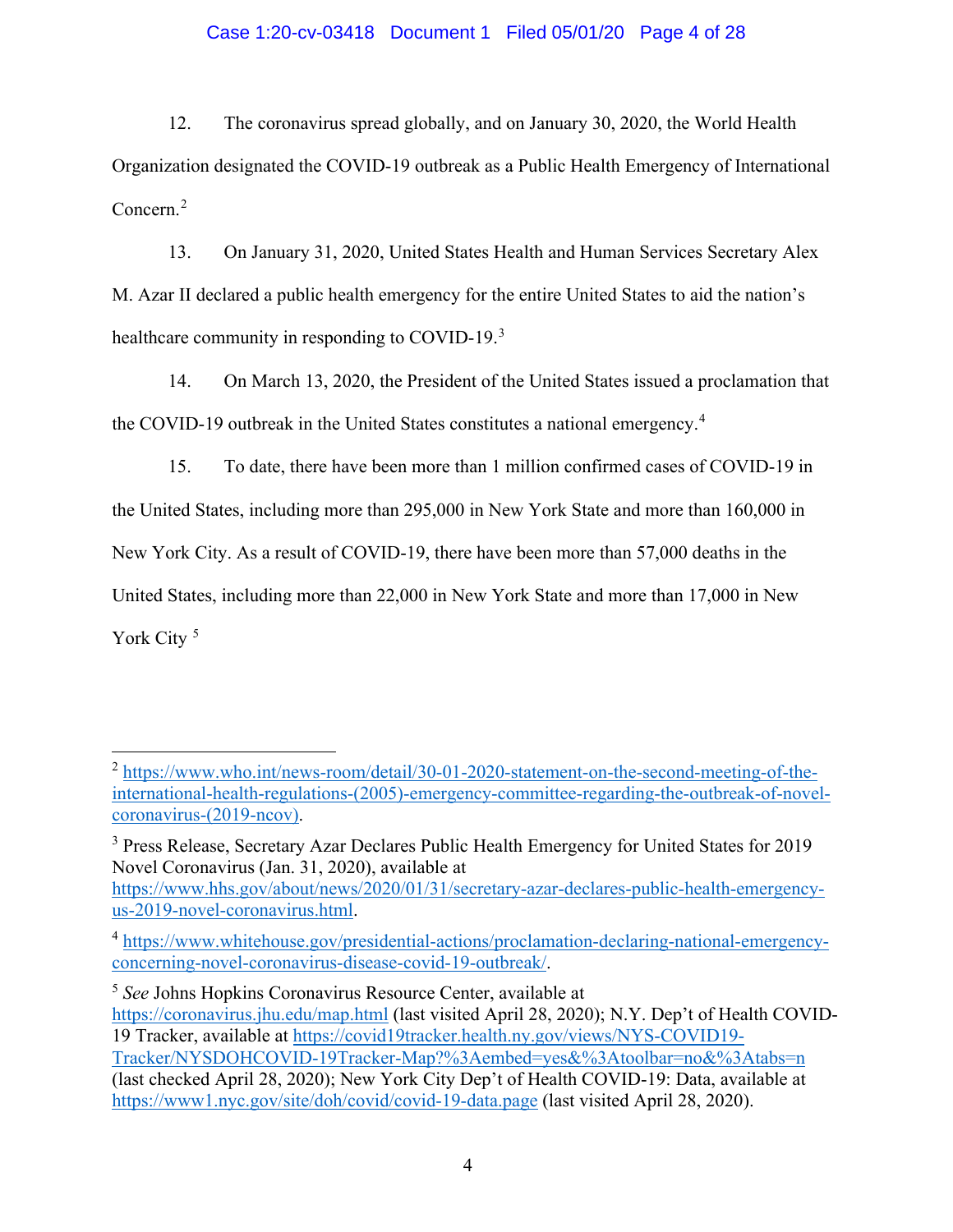#### *Closure Orders Issued by Civil Authorities in Response to the COVID-19 Pandemic*

16. In response to this public health crisis, every state made an emergency declaration by March 16, 2020. Moreover, civil authorities in nearly every state also ordered some form of social distancing measures, including stay-at-home orders (ordered by all but six states), restrictions on large gatherings (ordered by all but three states), and orders closing or restricting service at restaurants and bars except for takeout and delivery (ordered by all but one state).<sup>[6](#page-4-0)</sup>

17. In New York, on March 7, 2020, Governor Andrew Cuomo declared a state disaster emergency for the entire state in effect until September [7](#page-4-1), 2020.<sup>7</sup>

18. On March 12, 2020, Governor Cuomo signed Executive Order 202.1, which, among other things, ordered that any large gathering or event for which attendance is anticipated to be in excess of five hundred people be cancelled or postponed for a minimum of thirty days. Executive Order 202.1 also required that any place of business or public accommodation, and any gathering or event for which attendance is anticipated to be fewer than five hundred people, operate at no greater than 50% occupancy, and no greater than 50% of seating capacity, for thirty days effective on Friday, March 13, 2020.<sup>[8](#page-4-2)</sup>

19. On March 16, 2020, Governor Cuomo signed Executive Order 202.3, which amended Executive Order 202.1 to require that, until further notice, any large gathering or event at any location in New York State be cancelled or postponed if more than fifty persons are expected in attendance. Executive Order 202.3 also ordered that any restaurant or bar in the state

<span id="page-4-0"></span><sup>6</sup> Kaiser Family Foundation, *State Data and Policy Actions to Address Coronavirus*, available at [https://www.kff.org/health-costs/issue-brief/state-data-and-policy-actions-to-address](https://www.kff.org/health-costs/issue-brief/state-data-and-policy-actions-to-address-coronavirus/)[coronavirus/](https://www.kff.org/health-costs/issue-brief/state-data-and-policy-actions-to-address-coronavirus/) (last visited April 28, 2020).

<span id="page-4-1"></span><sup>7</sup> [https://www.governor.ny.gov/news/no-202-declaring-disaster-emergency-state-new-york.](https://www.governor.ny.gov/news/no-202-declaring-disaster-emergency-state-new-york)

<span id="page-4-2"></span><sup>8</sup> [https://www.governor.ny.gov/news/no-2021-continuing-temporary-suspension-and](https://www.governor.ny.gov/news/no-2021-continuing-temporary-suspension-and-modification-laws-relating-disaster-emergency)[modification-laws-relating-disaster-emergency.](https://www.governor.ny.gov/news/no-2021-continuing-temporary-suspension-and-modification-laws-relating-disaster-emergency)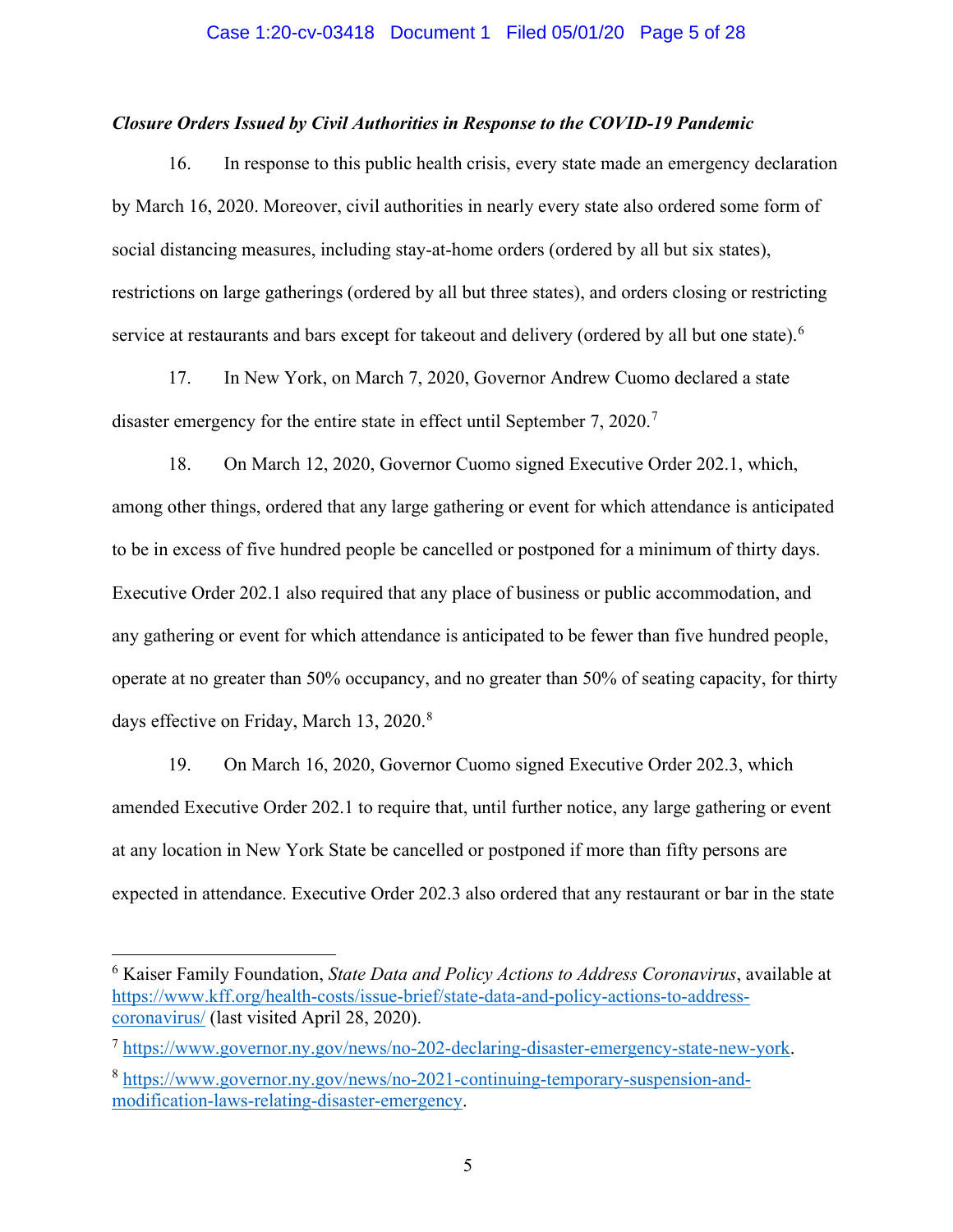#### Case 1:20-cv-03418 Document 1 Filed 05/01/20 Page 6 of 28

of New York cease serving patrons food or beverage on-premises effective at 8 p.m. on March 16, 2020 until further notice. [9](#page-5-0)

20. On March 18, 2020, Governor Cuomo signed Executive Order 202.6, which required, among other things, that any non-essential business reduce its in-person workforce at any work locations by 50% no later than March 20, 2020 at 8 p.m.  $^{10}$  $^{10}$  $^{10}$ 

21. On March 19, 2020, Governor Cuomo signed Executive Order 202.7, which, among other things, amended Executive Order 202.6 to require that any non-essential business reduce its in-person workforce at any work locations by 75% no later than March 21, 2020 at 8 p.m. $^{\mathrm{11}}$  $^{\mathrm{11}}$  $^{\mathrm{11}}$ 

22. On March 20, 2020, Governor Cuomo signed Executive Order No. 202.8, which ordered, among other things, that effective at 8 p.m. on Sunday, March 22, 2020, all non-essential businesses statewide would be closed.<sup>[12](#page-5-3)</sup>

23. For the purposes of the Executive Orders 202.6 and subsequent orders, nonessential businesses include, among other things, "Any large gathering or event venues, including but not limited to establishments that host concerts, conferences, or other in-person

<span id="page-5-0"></span><sup>9</sup> [https://www.governor.ny.gov/news/no-2023-continuing-temporary-suspension-and](https://www.governor.ny.gov/news/no-2023-continuing-temporary-suspension-and-modification-laws-relating-disaster-emergency)[modification-laws-relating-disaster-emergency.](https://www.governor.ny.gov/news/no-2023-continuing-temporary-suspension-and-modification-laws-relating-disaster-emergency)

<span id="page-5-1"></span><sup>&</sup>lt;sup>10</sup> [https://www.governor.ny.gov/news/no-2026-continuing-temporary-suspension-and](https://www.governor.ny.gov/news/no-2026-continuing-temporary-suspension-and-modification-laws-relating-disaster-emergency)[modification-laws-relating-disaster-emergency.](https://www.governor.ny.gov/news/no-2026-continuing-temporary-suspension-and-modification-laws-relating-disaster-emergency)

<span id="page-5-2"></span><sup>11</sup> [https://www.governor.ny.gov/news/no-2027-continuing-temporary-suspension-and](https://www.governor.ny.gov/news/no-2027-continuing-temporary-suspension-and-modification-laws-relating-disaster-emergency)[modification-laws-relating-disaster-emergency.](https://www.governor.ny.gov/news/no-2027-continuing-temporary-suspension-and-modification-laws-relating-disaster-emergency)

<span id="page-5-3"></span><sup>12</sup> [https://www.governor.ny.gov/news/no-2028-continuing-temporary-suspension-and](https://www.governor.ny.gov/news/no-2028-continuing-temporary-suspension-and-modification-laws-relating-disaster-emergency)[modification-laws-relating-disaster-emergency.](https://www.governor.ny.gov/news/no-2028-continuing-temporary-suspension-and-modification-laws-relating-disaster-emergency)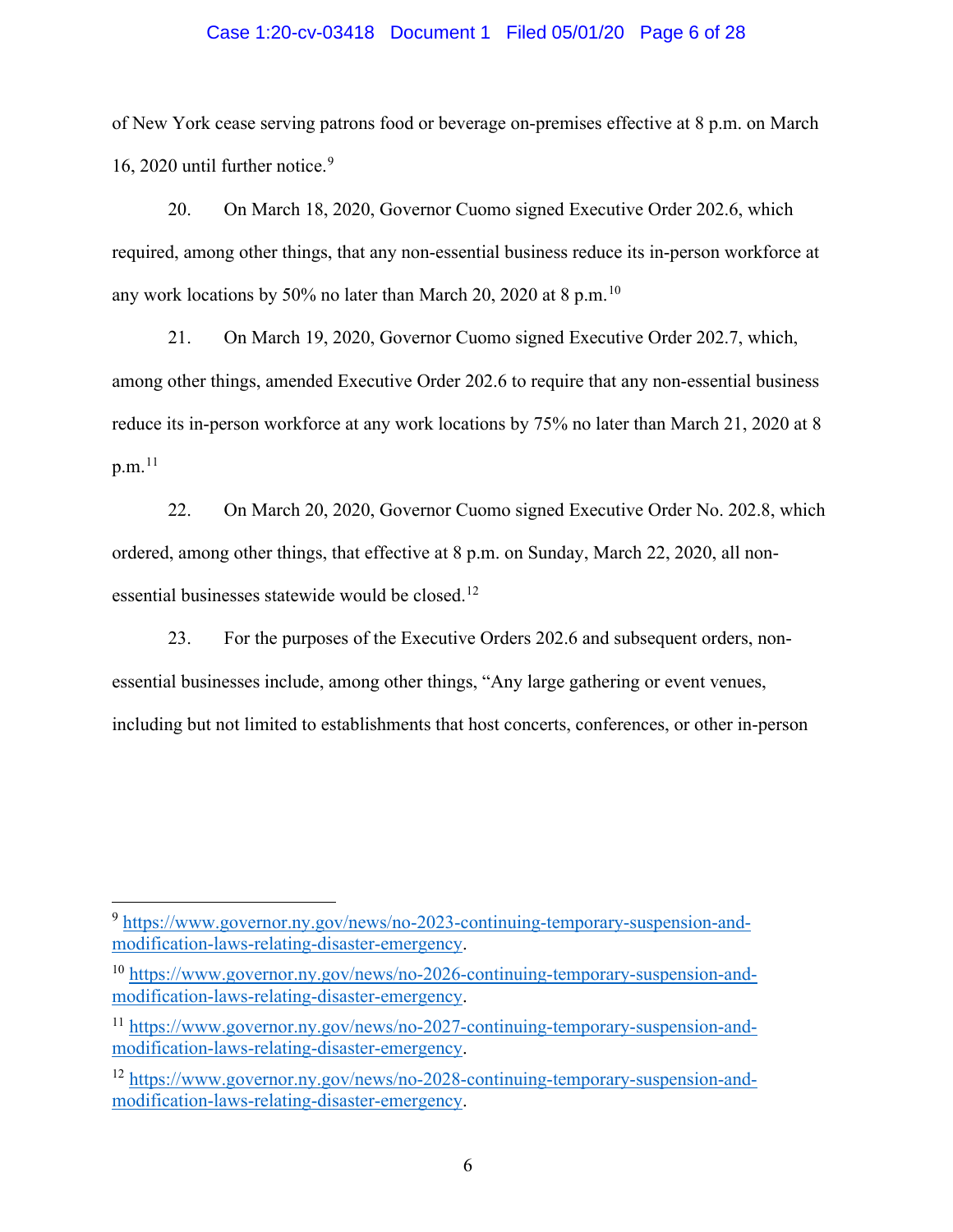#### Case 1:20-cv-03418 Document 1 Filed 05/01/20 Page 7 of 28

performances or presentations in front of an in-person audience" and "Any dine-in or on-premise restaurant or bar service, excluding take-out or delivery for off-premise consumption."<sup>[13](#page-6-0)</sup>

24. On March 23, 2020, Governor Cuomo signed Executive Order No. 202.10, which ordered that "Non-essential gatherings of individuals of any size for any reason (e.g. parties, celebrations or other social events) are canceled or postponed at this time."[14](#page-6-1)

#### *Covered Losses Under the Policy*

25. Defendants issued Plaintiff's Spectrum Business Owners Policy No. 13 SBA IN6384 SB for the policy period between September 20, 2019 to September 20, 2020 (the "Policy").

26. Parts of the Policy are standardized forms that are used by Hartford for all insureds having applicable coverage.

27. The Policy is an all-risk policy, insofar as it provides that covered causes of loss under the policy means direct physical loss or direct physical damage unless the loss is specifically excluded or limited in the Policy.

28. Among the coverages provided by the Policy, which is currently in full effect, is business interruption insurance, which, generally, would indemnify Plaintiff for lost income and profits in the event that its business was shut down.

29. Specifically, Plaintiff's Special Property Coverage Form, Form SS 00 07 07 05, under the Section "Additional Coverages," provides coverage for loss of Business Income as follows:

<span id="page-6-0"></span><sup>13</sup> *See* Empire State Development, *Guidance for Whether a Business Enterprise Is Subject to a Workforce Reduction Under Recent Executive Orders* (last updated April 24, 2020), available at [https://esd.ny.gov/guidance-executive-order-2026.](https://esd.ny.gov/guidance-executive-order-2026)

<span id="page-6-1"></span><sup>14</sup> [https://www.governor.ny.gov/news/no-20210-continuing-temporary-suspension-and](https://www.governor.ny.gov/news/no-20210-continuing-temporary-suspension-and-modification-laws-relating-disaster-emergency)[modification-laws-relating-disaster-emergency.](https://www.governor.ny.gov/news/no-20210-continuing-temporary-suspension-and-modification-laws-relating-disaster-emergency)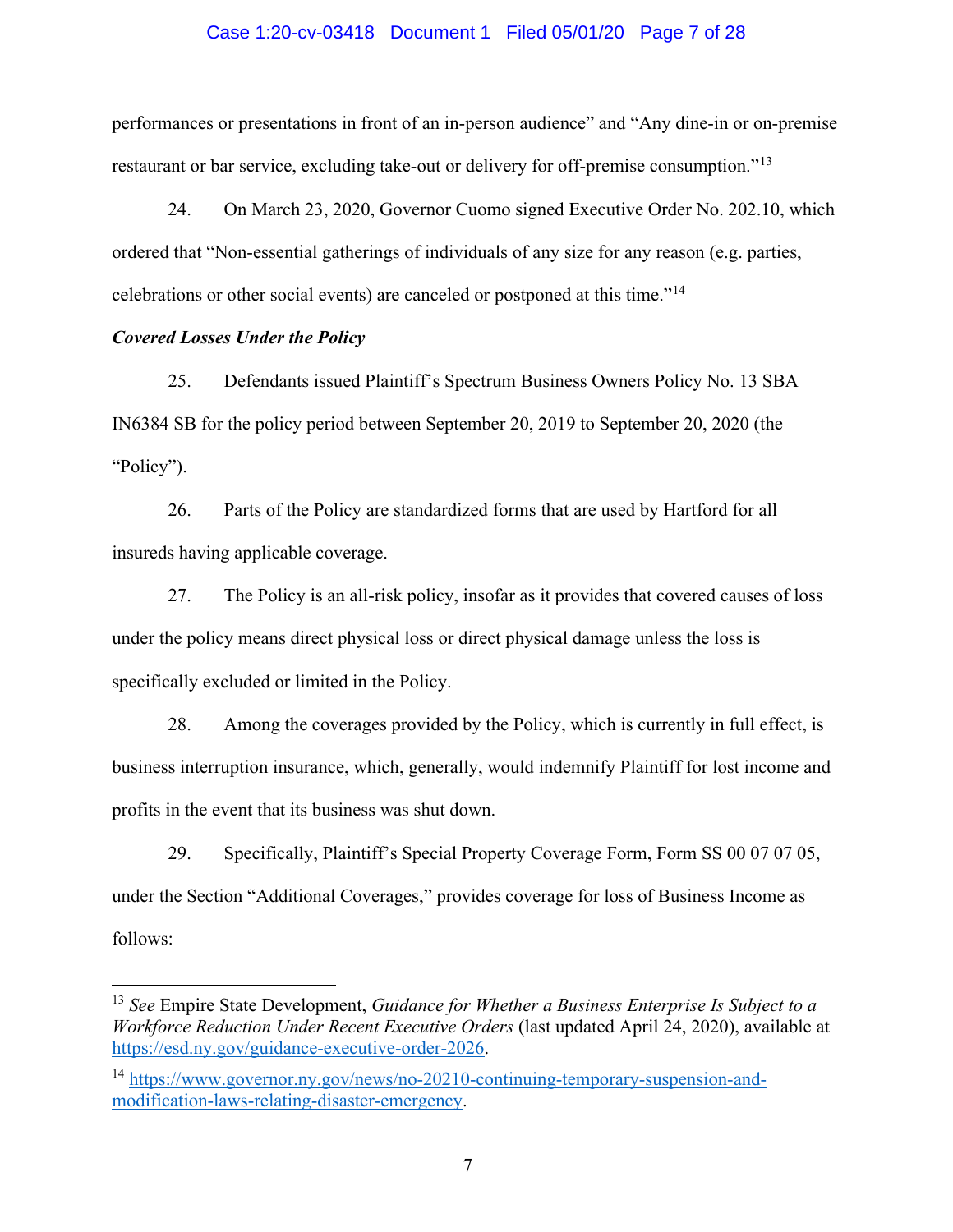We will pay for the actual loss of Business Income you sustain due to the necessary suspension of your "operations" during the "period of restoration". The suspension must be caused by direct physical loss of or physical damage to property at the "scheduled premises", including personal property in the open (or in a vehicle) within 1,000 feet of the "scheduled premises", caused by or resulting from a Covered Cause of Loss.

Policy, Special Property Coverage Form § A.5.o(1).

- 30. Under this coverage in the Policy, "Business Income" is defined as:
	- (a) Net Income (Net Profit or Loss before income taxes) that would have been earned or incurred if no direct physical loss or physical damage had occurred; and
	- (b) Continuing normal operating expenses incurred, including payroll.

Policy, Special Property Coverage Form § A.5.o(4).

- 31. Under this coverage in the Policy, "suspension" is defined as:
	- (a) The partial slowdown or complete cessation of your business activities; or
	- (b) That part or all of the "scheduled premises" is rendered untentantable [*sic*] as a result of a Covered Cause of Loss if coverage for Business Income applies to the policy.

Policy, Special Property Coverage Form § A.5.o(5).

32. The Policy also provides Extra Expense coverage as follows:

We will pay reasonable and necessary Extra Expense you incur during the "period of restoration" that you would not have incurred if there had been no direct physical loss or physical damage to property at the "scheduled premises", including personal property in the open (or in a vehicle) within 1,000 feet, caused by or resulting from a Covered Cause of Loss.

With respect to the requirements set forth in the preceding paragraph, if you occupy only part of the site at which the "scheduled premises" are located, your "scheduled premises" also means:

(a) The portion of the building which you rent, lease or occupy; and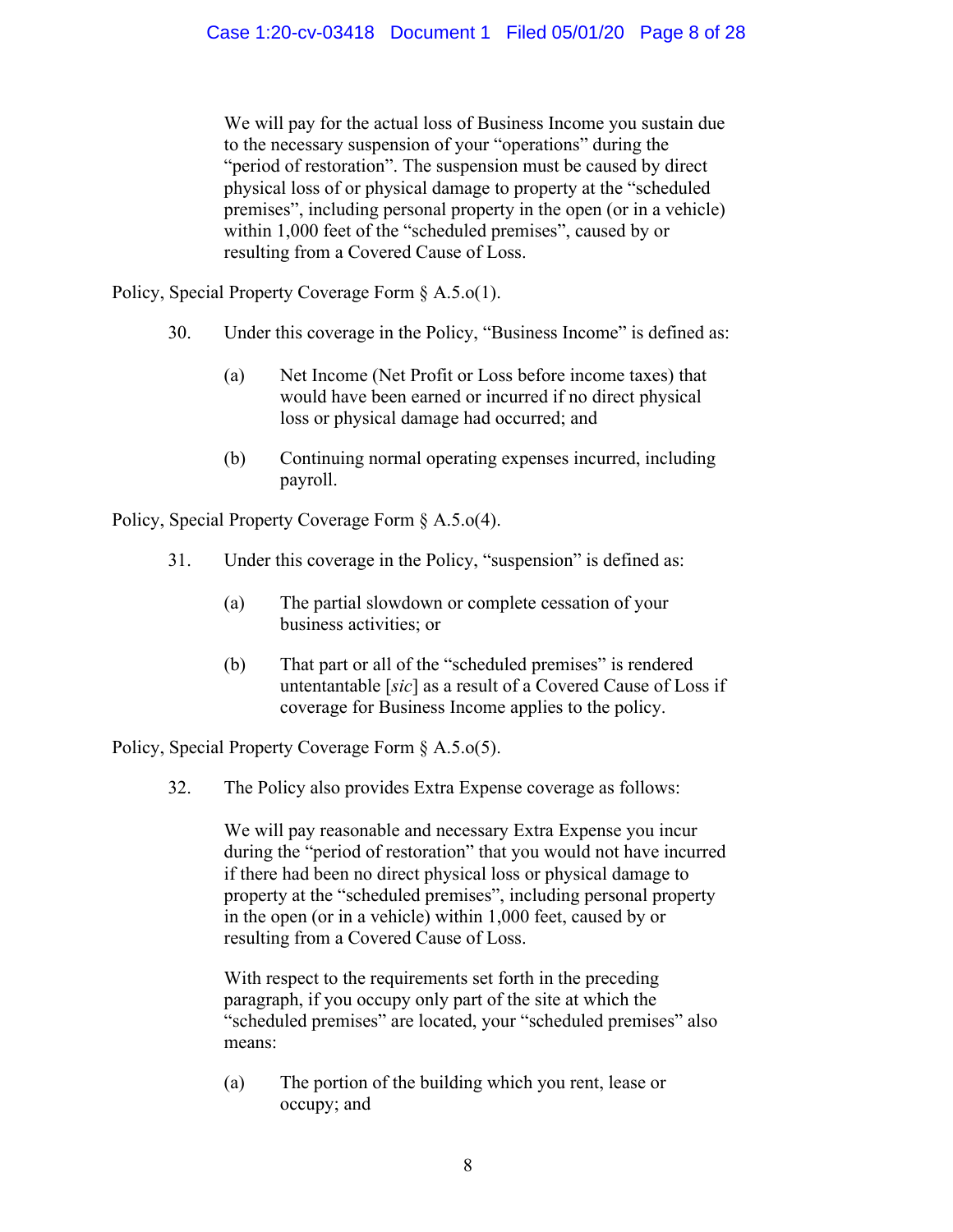- (b) Any area within the building or on the site at which the "scheduled premises" are located, but only if that area services, or is used to gain access to, the "scheduled premises".
- (3) Extra Expense means expense incurred:
- (a) To avoid or minimize the suspension of business and to continue "operations":
	- (i) At the "scheduled premises"; or
	- (ii) At replacement premises or at temporary locations, including:
		- (aa) Relocation expenses; and
		- (bb) Cost to equip and operate the replacement or temporary location, other than those costs necessary to repair or to replace damaged stock and equipment.
- (b) To minimize the suspension of business if you cannot continue "operations".
- (c) (i) To repair or replace any property; or
	- (ii) To research, replace or restore the lost information on damaged "valuable papers and records";

to the extent it reduces the amount of loss that otherwise would have been payable under this Additional Coverage or Additional Coverage o., Business Income.

We will only pay for Extra Expense that occurs within 12 consecutive months after the date of direct physical loss or physical damage. This Additional Coverage is not subject to the Limits of Insurance.

(4) With respect to the coverage provided in this Additional Coverage, suspension means:

- (a) The partial slowdown or complete cessation of your business activities; or
- (b) That part or all of the "scheduled premises" is rendered untentantable [*sic*] as a result of a Covered Cause of Loss if coverage for Extra Expense applies to the policy.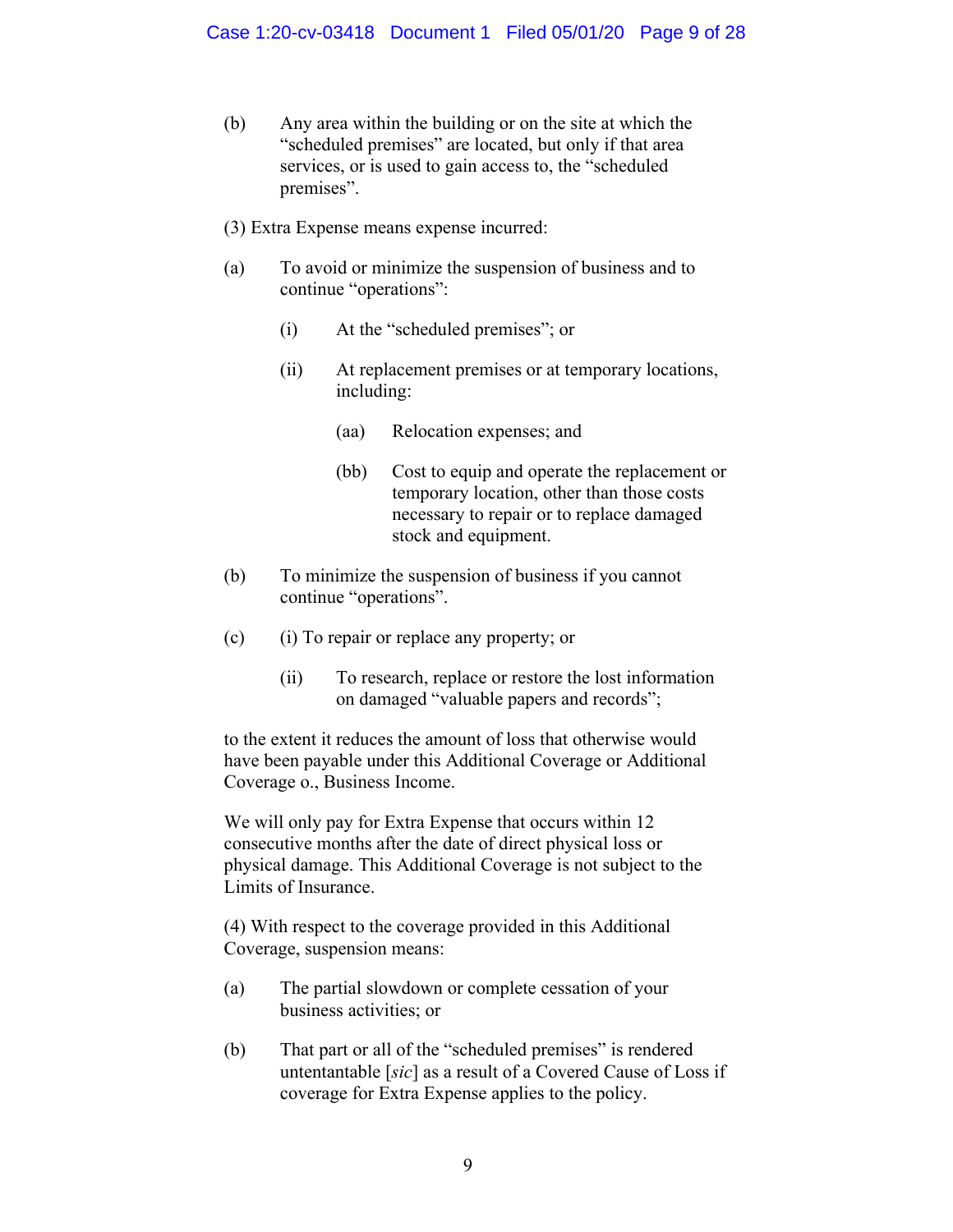## (5) Limitation

This Extra Expense Coverage does not apply to:

- (a) Any deficiencies in insuring building or business personal property; or
- (b) Any expense related to any recall of products you manufacture, handle or distribute.

Policy, Special Property Coverage Form § A.5.p.

33. The Policy also provides Civil Authority coverage as follows:

## **q. Civil Authority**

(1) This insurance is extended to apply to the actual loss of Business Income you sustain when access to your "scheduled premises" is specifically prohibited by order of a civil authority as the direct result of a Covered Cause of Loss to property in the immediate area of your "scheduled premises".

(2) The coverage for Business Income will begin 72 hours after the order of a civil authority and coverage will end at the earlier of:

- (a) When access is permitted to your "scheduled premises"; or
- (b) 30 consecutive days after the order of the civil authority.

Policy, Special Property Coverage Form § A.5.q.

34. Covered Causes of Loss is defined under the Policy as:

RISKS OF DIRECT PHYSICAL LOSS unless the loss is:

Excluded in Section B., EXCLUSIONS; or

Limited in Paragraph A.4. Limitations; that follow.

Policy, Special Property Coverage Form § A.3.

35. Plaintiff and the other Class members have suffered a direct physical loss of and

damage to their property as a result of COVID-19 and the orders of civil authorities because,

among other things, they have been unable to use their property for its intended purpose, and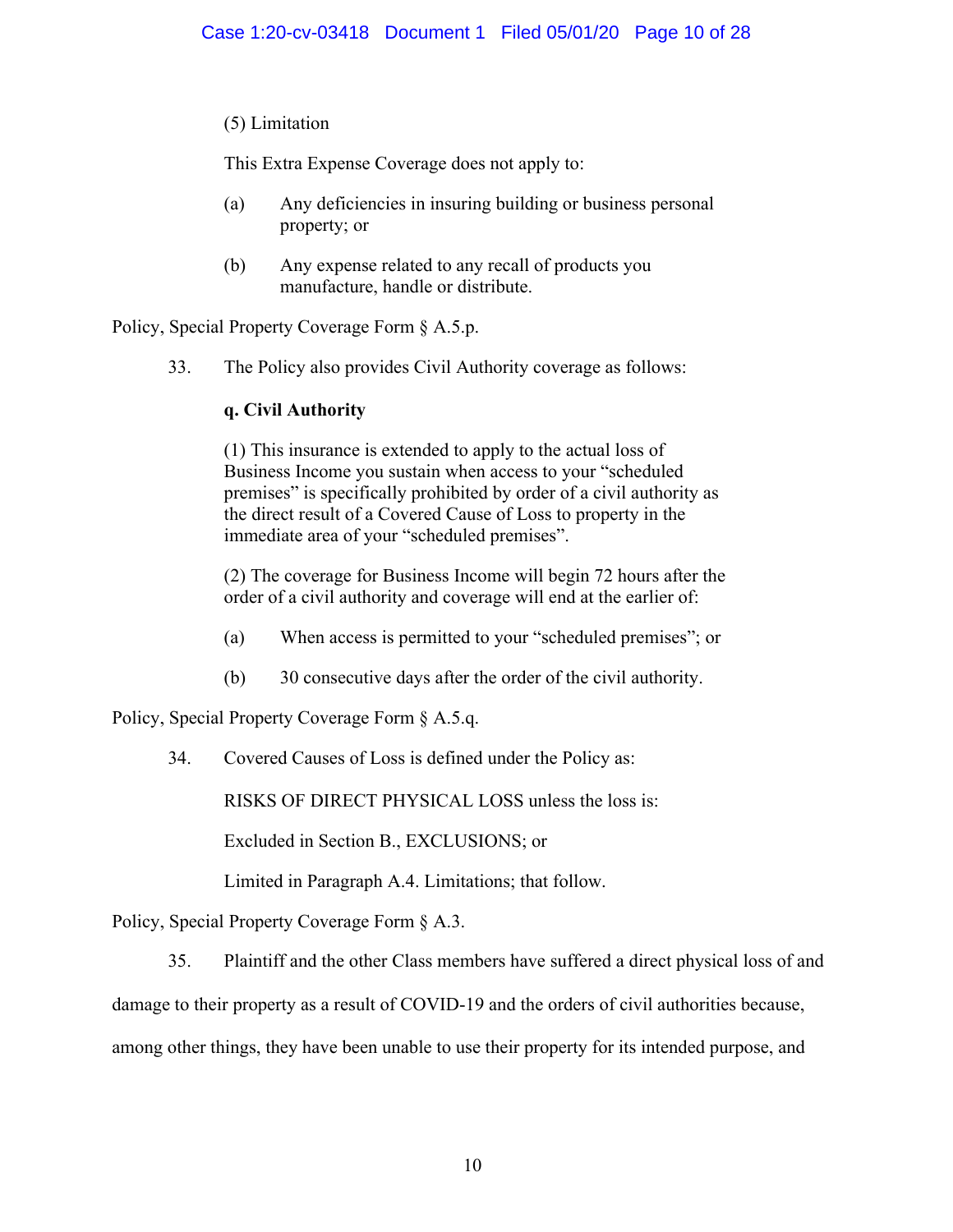## Case 1:20-cv-03418 Document 1 Filed 05/01/20 Page 11 of 28

they have been denied access to their property, causing a suspension of business operations on

the premises and the function of their property to be nearly eliminated or destroyed.

36. The interruption of Plaintiff's and other Class members' businesses was not

caused by any of the exclusions set forth in the applicable Policy.

37. Plaintiff's Policy does not include any exclusion for losses caused by the viruses,

but includes the following exclusion:

2. We will not pay for physical loss or physical damage caused by or resulting from:

. . .

**i. Pollution:** We will not pay for loss or damage caused by or resulting from the discharge, dispersal, seepage, migration, release or escape of "pollutants and contaminants" unless the discharge, dispersal, seepage, migration, release or escape is itself caused by any of the "specified causes of loss." But if physical loss or physical damage by the "specified causes of loss" results, we will pay for the resulting physical loss or physical damage caused by the "specified cause of loss."

Policy, Special Property Coverage Form § B.2.i.

38. The Policy defines "Pollutants and Contaminants" as:

. . . any solid, liquid, gaseous or thermal irritant or contaminant, including smoke, vapors, soot, fumes, acids, alkalis, chemicals and waste, or any other material which causes or threatens to cause physical loss, physical damage, impurity to property, unwholesomeness, undesirability, loss of marketability, loss of use of property, or which threatens human health or welfare. Waste includes materials to be recycled, reconditioned or reclaimed.

Policy, Special Property Coverage Form § G.15.

39. The Pollution exclusion is not applicable because COVID-19 is not a Pollutant or

Contaminant. Additionally, Plaintiff's and other Class members' losses were not caused directly

or indirectly by any of the actions set forth in this exclusion. Rather, the proximate cause of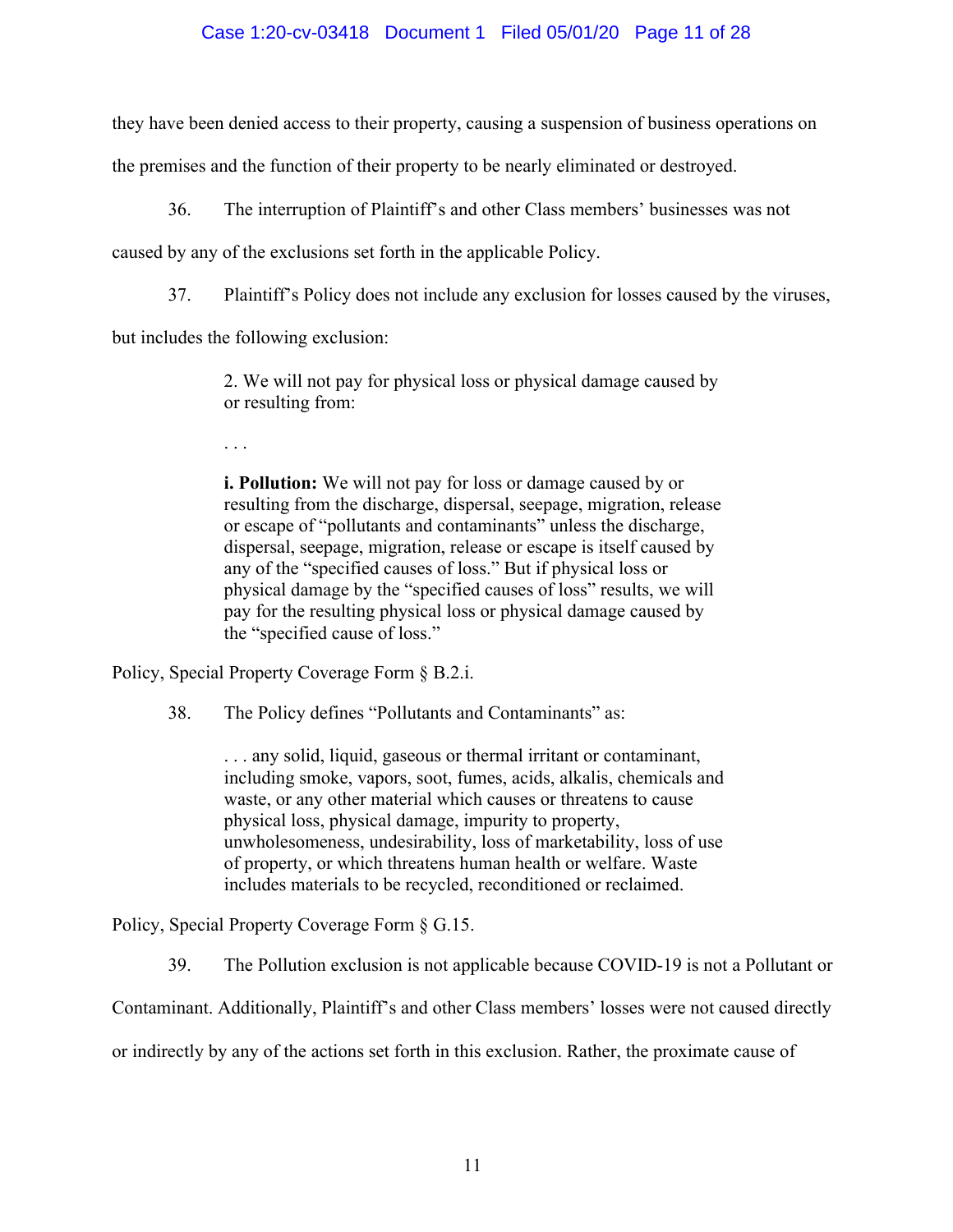#### Case 1:20-cv-03418 Document 1 Filed 05/01/20 Page 12 of 28

Plaintiff's and other Class members' losses were precautionary measures taken by their respective states to prevent the spread of COVID-19 in the future.

40. Beginning in March 2020, Plaintiff was forced to suspend business operations as a result of COVID-19 and the related actions of civil authorities. This suspension, which is ongoing, has caused Plaintiff to suffer significant losses and incur significant expenses.

41. Plaintiff provided notice of its losses to Defendants consistent with the terms and procedures of the Policy.

42. Notwithstanding the foregoing, by way of letter dated April 23, 2020, Hartford denied Plaintiff's claim for business interruption losses under the Policy because Hartford contends that Plaintiff's property had not suffered any direct physical loss and the losses were excluded by the Pollution exclusion, and other exclusions which were not applicable to Plaintiff's losses.

#### *Defendants' Uniform Conduct*

43. COVID-19 is physically impacting private commercial property in New York and throughout the United States, threatening the survival of thousands of restaurants, retail establishments, and other businesses that have had their business operations suspended or curtailed indefinitely by order of civil authorities.

44. Upon information and belief, Hartford has, on a widescale and uniform basis, refused to pay its insureds under its Business Income, Civil Authority, and Extra Expense coverages for business income losses suffered due to COVID-19, orders by civil authorities that have required the necessary suspension of business, and any efforts to prevent further property damage or to minimize the suspension of business and continue operations.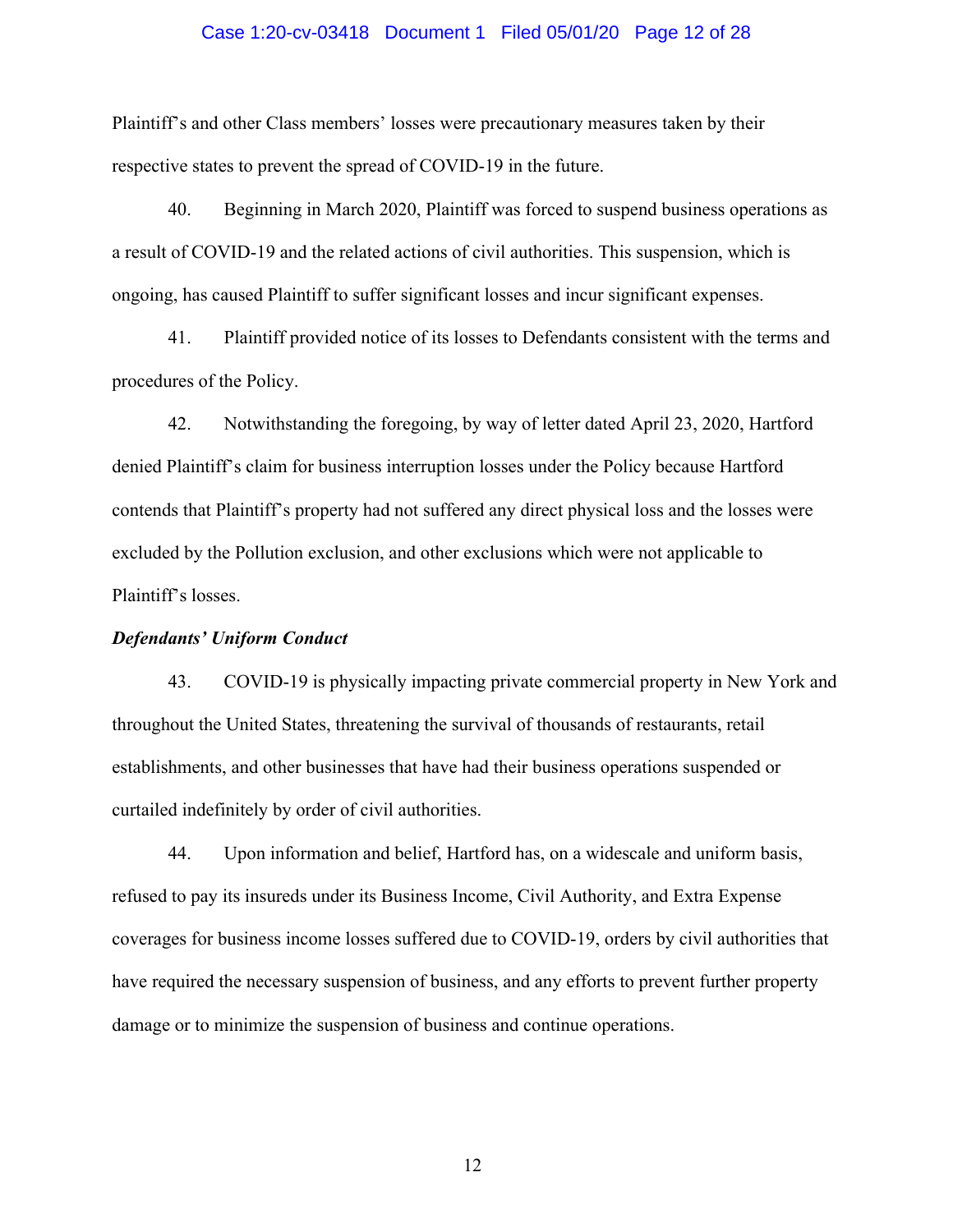#### Case 1:20-cv-03418 Document 1 Filed 05/01/20 Page 13 of 28

45. Indeed, upon information and belief, no insurer intends to cover any losses caused by the COVID-19 pandemic. For example, on March 18, 2020, a bipartisan group of members of the U.S. House of Representatives sent a letter to the several insurance industry trade associations, noting the devasting impact the orders of civil authorities in response to COVID-19 were having on American businesses and requesting that insurers cover these financial losses, stating that "[b]usiness interruption insurance is intended to protect business against income losses as a result of disruptions to their operations and recognizing income losses due to COVID-19 will help sustain America's businesses through these turbulent times, keep their doors open, and retain employees on the payroll."<sup>[15](#page-12-0)</sup>

46. The insurance industry leaders sent a joint response, rejecting the plea to cover COVID-19 losses, explaining their position that "Business interruption policies do not, and were not designed to, provide coverage against communicable diseases such as COVID-19."[16](#page-12-1)

47. A declaratory judgment determining that the Business Income, Civil Authority, and Extra Expense coverages provided in common all-risk commercial property insurance policies applies to the suspension, curtailment, and interruption of business operations resulting from measures put into place by civil authorities is necessary to prevent the Plaintiff and similarly situated Class members from being denied critical coverage for which they have paid.

<span id="page-12-0"></span><sup>15</sup> [https://cunningham.house.gov/sites/cunningham.house.gov/files/wysiwyg\\_uploaded/](https://cunningham.house.gov/sites/cunningham.house.gov/files/wysiwyg_uploaded/Signed%20BII%20Letter_Final.pdf) [Signed%20BII%20Letter\\_Final.pdf](https://cunningham.house.gov/sites/cunningham.house.gov/files/wysiwyg_uploaded/Signed%20BII%20Letter_Final.pdf)

<span id="page-12-1"></span><sup>&</sup>lt;sup>16</sup> Insurers Reject House Members' Request to Cover Uninsured COVID Business Losses, Insurance Journal (Mar. 20, 2020), available at [https://www.insurancejournal.com/news/national/2020/03/20/561810.htm.](https://www.insurancejournal.com/news/national/2020/03/20/561810.htm)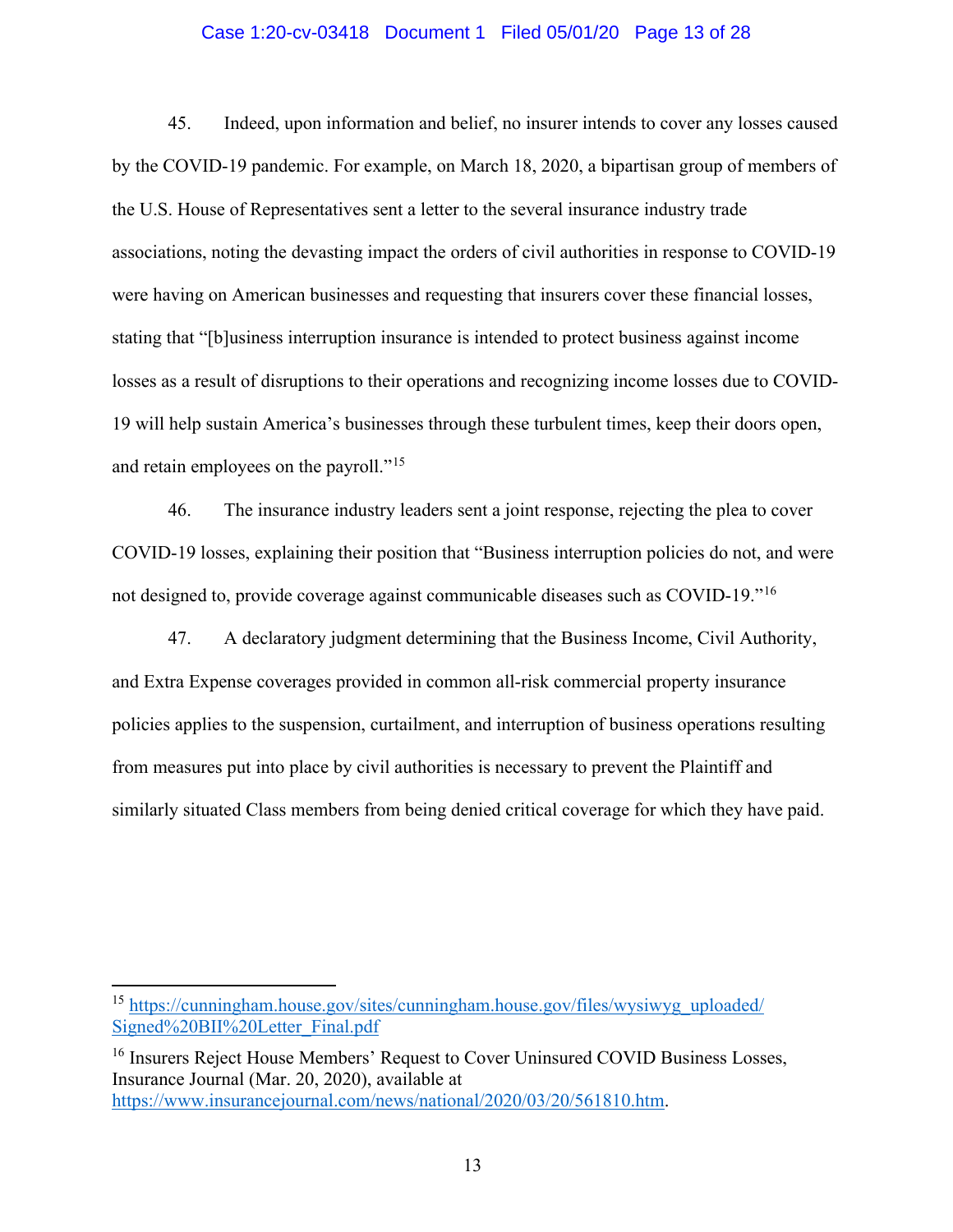## **Class Allegations**

48. Plaintiff brings this action as a class action for declaratory and monetary relief

pursuant to Rule 23(b)(3) of the Federal Rules of Civil Procedure on behalf of the following

classes.

49. The Nationwide Class is defined as:

All entities in the United States that have entered into standard allrisk commercial property insurance policies with Hartford, where such policies provide Business Income, Civil Authority, and Extra Expense coverages and do not exclude coverage for pandemics, and who have suffered losses due to measures put in place by civil authorities to stop the spread of COVID-19.

50. The New York Sub-Class is defined as:

All entities that have entered into standard all-risk commercial property insurance policies with Hartford to insure property in New York, where such policies provide Business Income, Civil Authority, and Extra Expense coverages and do not exclude coverage for pandemics, and who have suffered losses due to measures put in place by civil authorities to stop the spread of COVID-19.

51. Excluded from each class are Defendants, their employees, officers, directors,

legal representatives, heirs, successors, and wholly or partly owned subsidiaries or affiliated companies; Class Counsel and their employees; and the judicial officers and their immediate

family members and associated court staff assigned to this case.

52. Plaintiff reserves the right to modify, expand, or amend the definitions of the proposed classes following the discovery period and before the Court determines whether class certification is appropriate.

53. This action is properly maintained as a class action. The Class and Sub-Class satisfy all of the requirements of Rule 23 for maintaining a class action.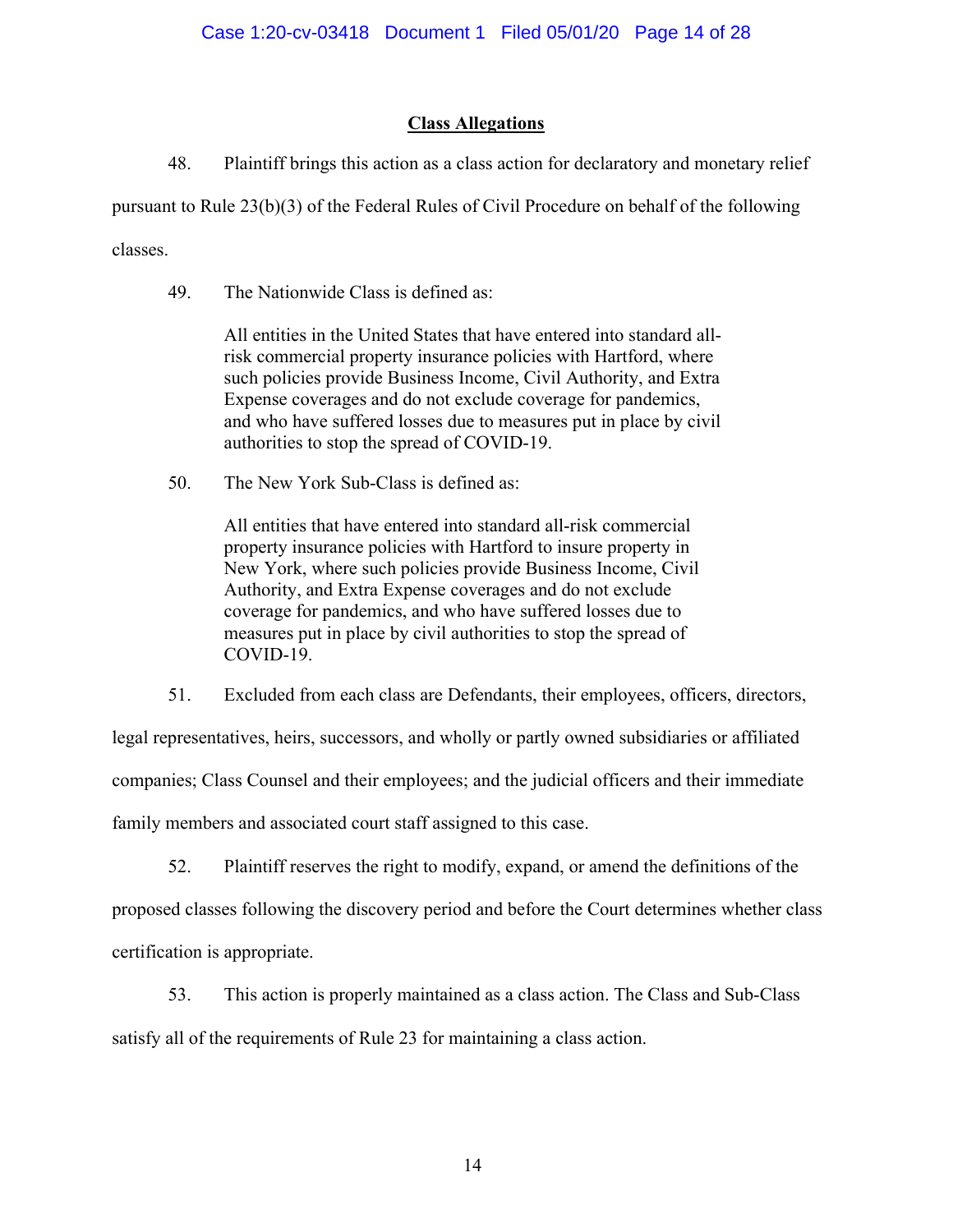#### Case 1:20-cv-03418 Document 1 Filed 05/01/20 Page 15 of 28

54. *Ascertainability.* The Class and Sub-Class members are identifiable either from Defendants' records or through self-identification in the claims process.

55. *Numerosity.* The Class and Sub-Class are so numerous that joinder of all members is impracticable. Upon information and belief, Defendants have sold hundreds, if not thousands, of insurance policies that include Business Income, Civil Authority and Extra Expense coverages, to geographically dispersed insureds throughout the United States and New York.

56. *Existence and Predominance of Common Questions of Law or Fact.* There are questions of law or fact that are common to the Class and which predominate over questions affecting any individual Class member. Common questions of law or fact include without limitation:

a. Whether Plaintiff and the Class members suffered a covered loss under the standard commercial property insurance policies issued to members of the Class;

b. Whether Defendants wrongfully denied all claims based on COVID-19;

c. Whether Defendants' Business Income coverage applies to a suspension of business caused by COVID-19 and/or related actions of civil authorities taken in response to the presence or threat of COVID-19;

d. Whether Defendants' Civil Authority coverage applies to a loss of Business Income caused by the orders of local, municipal, city, county, and/or state governmental entities requiring the suspension of business during the outbreak of COVID-19 in the United States;

e. Whether Defendants' Extra Expense coverage applies to efforts to avoid or minimize a loss caused by COVID-19;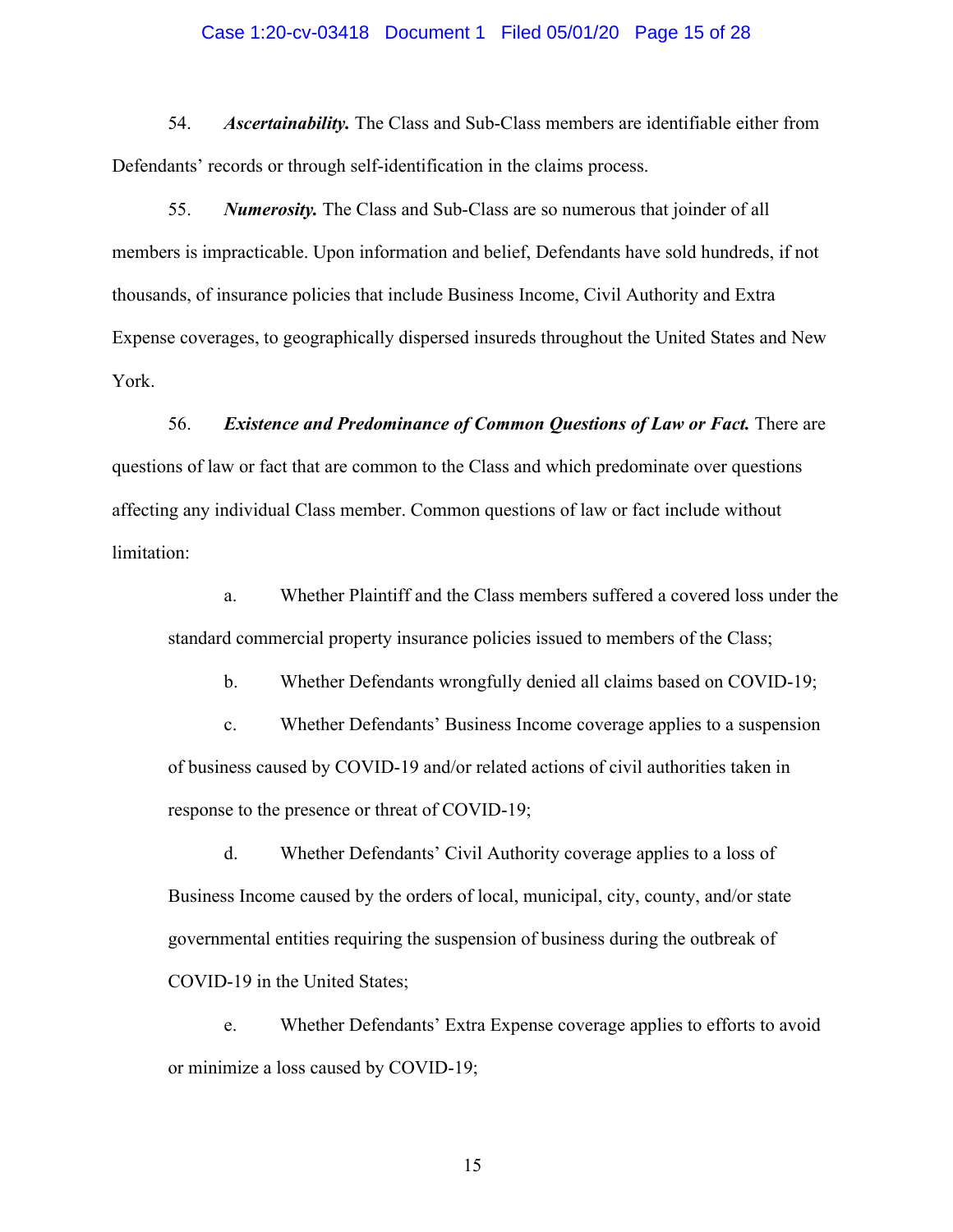#### Case 1:20-cv-03418 Document 1 Filed 05/01/20 Page 16 of 28

f. Whether Defendants have breached their standard contracts of insurance through a uniform and blanket denial of all claims for business losses related to COVID-19 and/or the related actions of civil authorities taken in response to the presence or threat of COVID-19;

g. Whether Plaintiff and the Class members suffered damages as a result of Defendants' actions; and

h. Whether Plaintiff and the Class members are entitled to an award of reasonable attorneys' fees, interest, and costs.

57. *Typicality.* The claims of Plaintiff are typical of the claims of the Class and Sub-Class, which arise from the same wrongful conduct by Defendants. Plaintiff and the other Class members are all similarly affected by Defendants' refusal to pay under their uniform insurance policies.

58. *Adequacy of Representation.* Plaintiff will fairly and adequately protect the interests of Class members and has no interests adverse or antagonistic to the interests of the other members of the Class and Sub-Class. Plaintiff has retained competent counsel who are experienced in the prosecution of complex class action litigation.

59. *Superiority.* Adjudicating the claims of the Class members as a class action is superior to the alternative, because it allows for the fair and efficient adjudication of the controversy alleged in this Complaint, while avoiding the risk that the prosecution of separate actions by individual Class members would create inconsistent or varying adjudications, establishing incompatible standards of conduct for Defendants. This action presents no difficulties in management that would preclude its maintenance as a class action.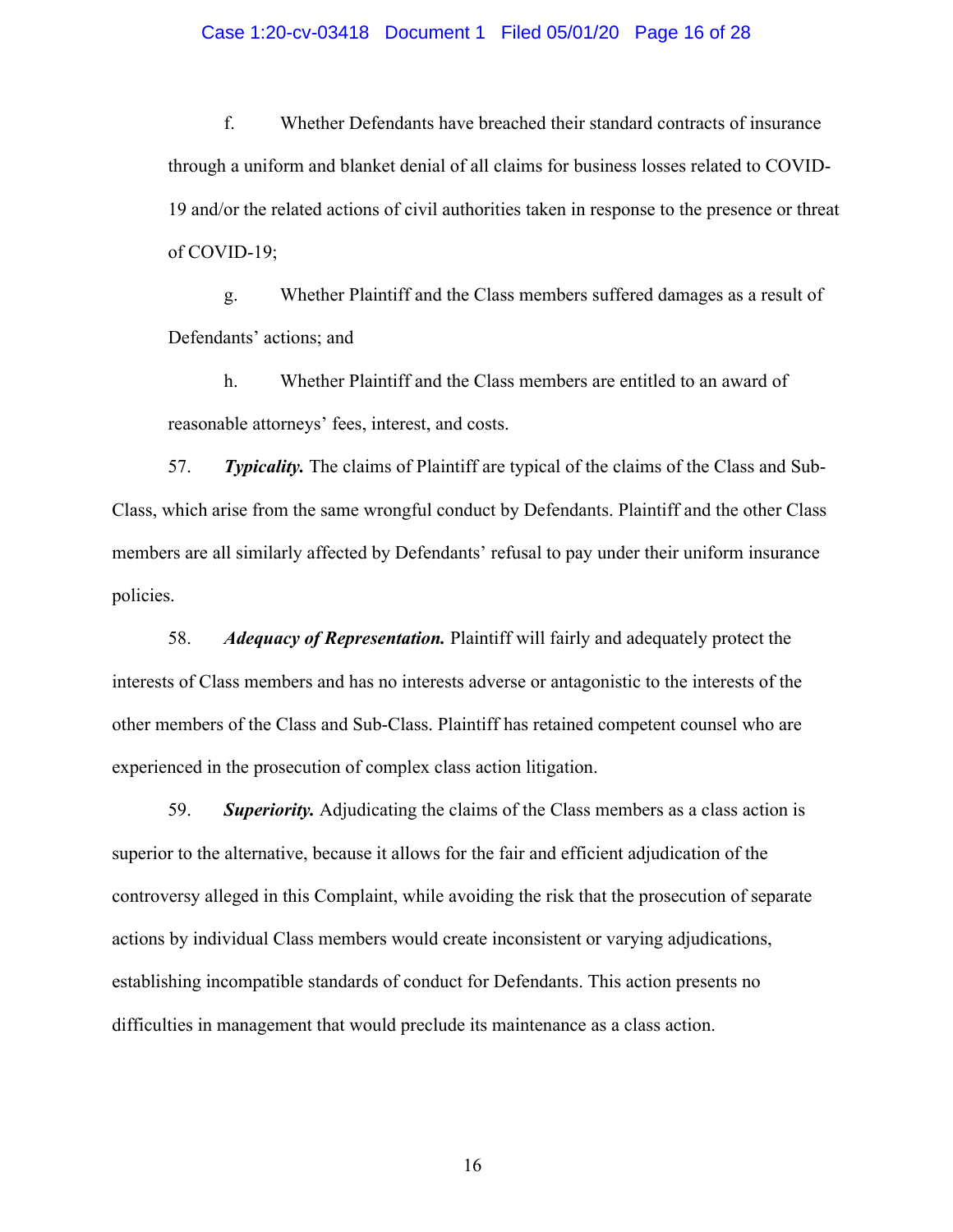## **Causes of Action**

## **COUNT I DECLARATORY JUDGMENT – BUSINESS INCOME COVERAGE (Claim Brought on Behalf of the Nationwide Class and New York Sub-Class)**

60. Plaintiff realleges the foregoing paragraphs of this Complaint as though fully set forth herein.

61. Plaintiff brings this Count individually and on behalf of the other members of the Nationwide Class and New York Sub-Class.

62. Under 28 U.S.C. §§ 2201 and 2202, this Court has jurisdiction to declare the rights and other legal relations of the parties in dispute.

63. Plaintiff's Policy, as well as those of the other Class members, are contracts under which Hartford was paid premiums in exchange for its promise to pay Plaintiff's and the other Class members' losses for claims covered by the Policies.

64. In Plaintiff's Policy and the policies of other Class members, Hartford agreed to pay for its insureds' actual loss of Business Income sustained due to the necessary suspension of its operations during the period of restoration.

65. Plaintiff and the other Class members have suffered a direct physical loss of and damage to their property as a result of COVID-19 and the orders of civil authorities, which has resulted in a suspension of their business operations causing Plaintiff and Class members to suffer losses of Business Income.

66. These suspensions and losses triggered Business Income coverage under Plaintiff's Policy and the policies of other Class members.

67. Plaintiff and the other Class members have complied with all applicable provisions of the Policies and/or those provisions have been waived by Hartford or Hartford is estopped from asserting them, and yet Hartford has abrogated its insurance coverage obligations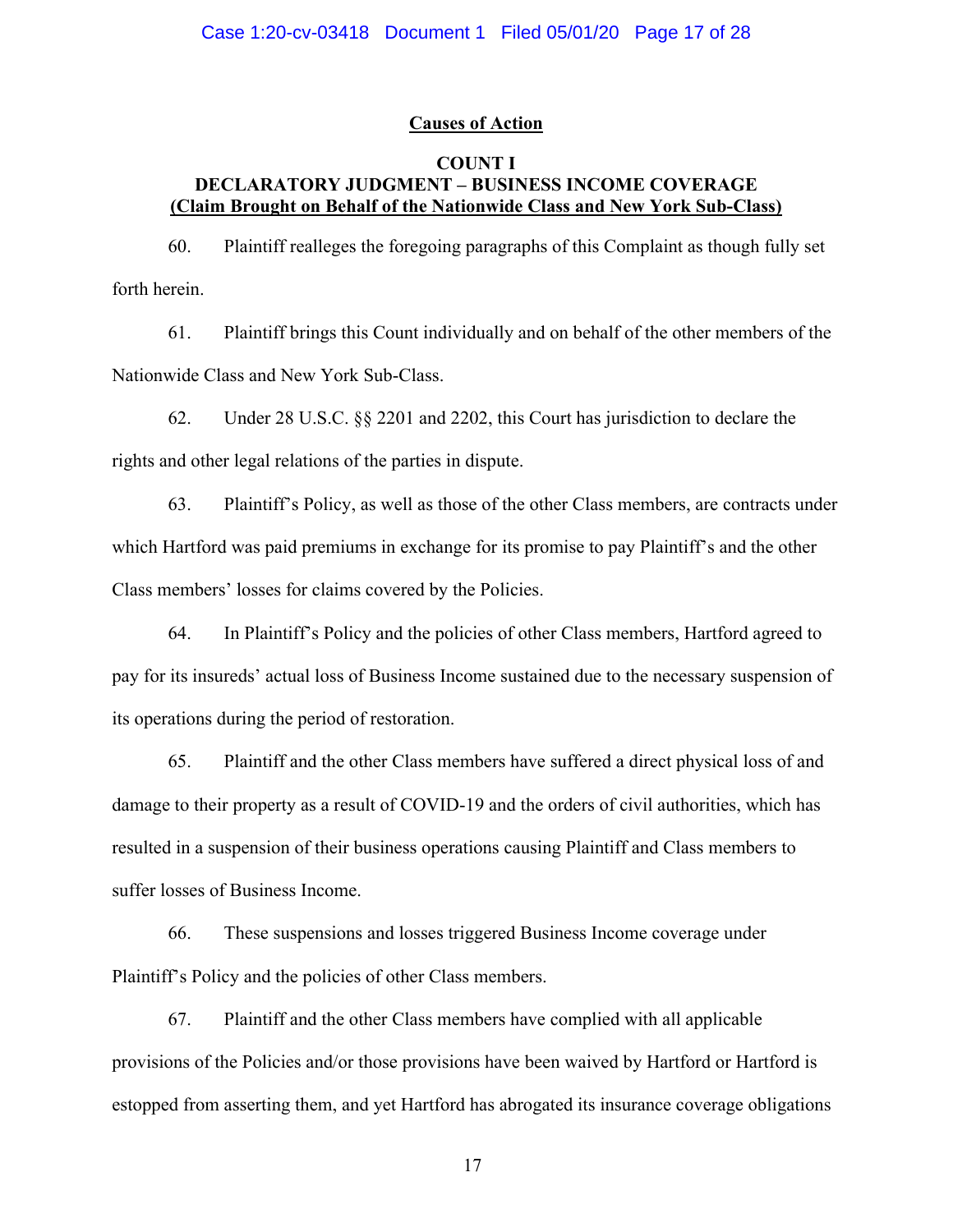## Case 1:20-cv-03418 Document 1 Filed 05/01/20 Page 18 of 28

pursuant to the Policies' clear and unambiguous terms and has wrongfully and illegally refused to provide coverage to which Plaintiff and Class members are entitled.

68. Hartford has denied claims related to COVID-19 on a uniform and class-wide basis, without individual bases or investigations, so the Court can render declaratory judgment no matter whether members of the Class have filed a claim.

69. An actual case or controversy exists regarding Plaintiff's and the other Class

members' rights and Hartford's obligations under the Policies to reimburse Plaintiff and Class

Members for the full amount of Business Income losses incurred by Plaintiff and the other Class

members in connection with the suspension of their businesses stemming from orders intended to

mitigate the COVID-19 pandemic.

WHEREFORE, Plaintiff and the other Class members seek a declaratory judgment from

this Court declaring the following:

- i. Plaintiff's and the other Class members' Business Income losses incurred in connection with the closure order and the necessary interruption of their businesses stemming from orders intended to mitigate the COVID-19 pandemic are insured losses under their Policies; and
- ii. Hartford is obligated to pay Plaintiff and other Class members for the full amount of the Business Income losses incurred and to be incurred in connection with the closure order during the period of restoration and the necessary interruption of their businesses stemming from orders intended to mitigate the COVID-19 pandemic.

## **COUNT II BREACH OF CONTRACT – BUSINESS INCOME COVERAGE (Claim Brought on Behalf of the Nationwide Class and New York Sub-Classes)**

70. Plaintiff realleges the foregoing paragraphs of this Complaint as though fully set

forth herein.

71. Plaintiff brings this Count individually and on behalf of the other members of the

Nationwide Class and New York Sub-class.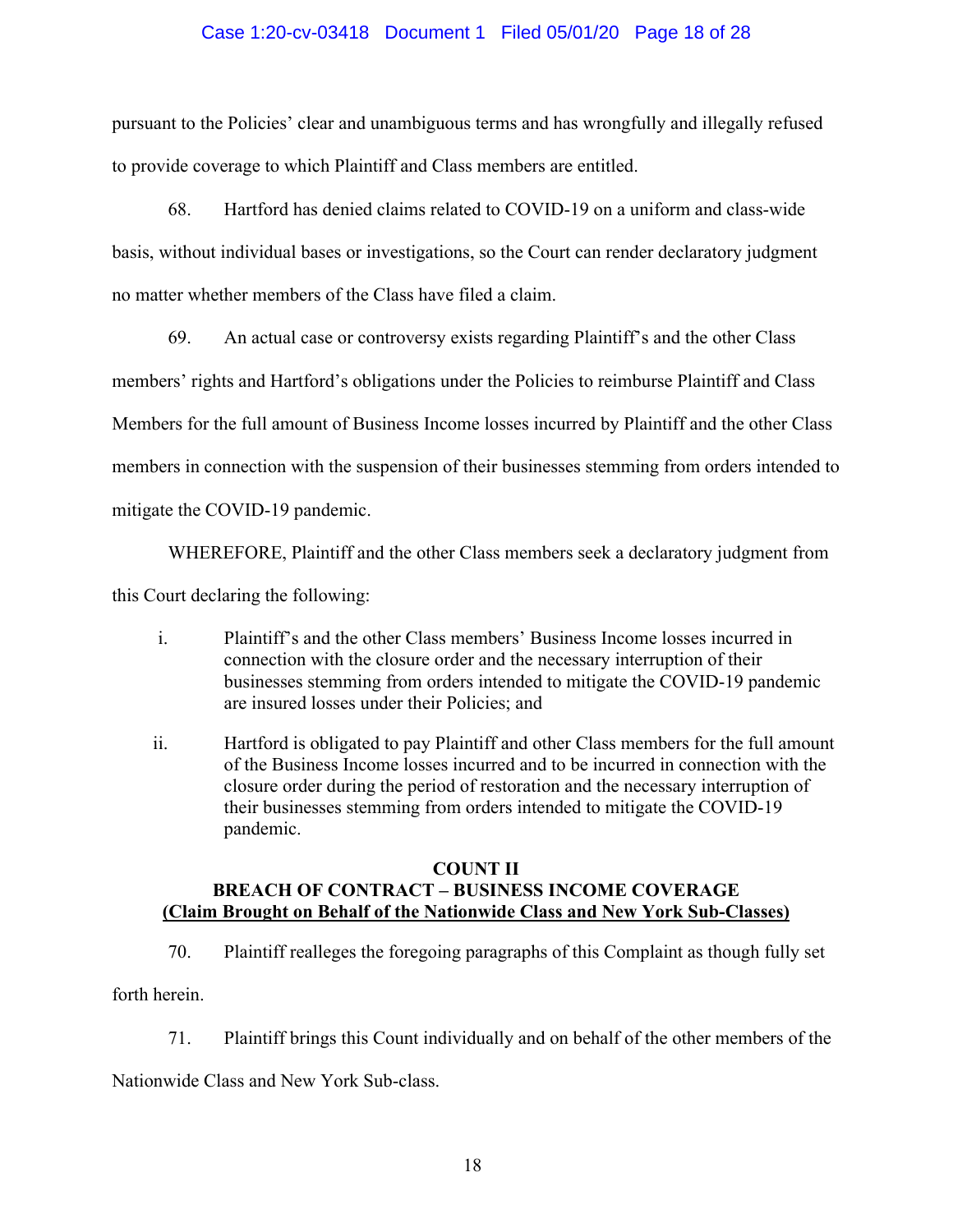#### Case 1:20-cv-03418 Document 1 Filed 05/01/20 Page 19 of 28

72. Plaintiff's Hartford Policy, as well as those of the other Class members, are contracts under which Hartford was paid premiums in exchange for its promise to pay Plaintiff's and the other Class members' losses for claims covered by the Policy.

73. In Plaintiff's Policy and the policies of other Class members, Hartford agreed to pay for its insureds' actual loss of Business Income sustained due to the necessary suspension of its operations during the period of restoration.

74. Plaintiff and the other Class members have suffered a direct physical loss of and damage to their property as a result of COVID-19 and the orders of civil authorities, which has resulted in a suspension of their business operations causing Plaintiff and the other Class members to suffer losses of Business Income.

75. These suspensions and losses triggered Business Income coverage under Plaintiff's Policy and the policies of other Class members.

76. Plaintiff and the other Class members have complied with all applicable provisions of their policies and/or those provisions have been waived by Hartford or Hartford is estopped from asserting them.

77. Hartford, without justification, has refused performance under the Policy and other Class members' policies by denying coverage for these losses and expenses. Accordingly, Defendants are in breach of the Policy and other Class members' policies.

78. By denying coverage for any Business Income losses incurred by Plaintiff and the other Class members as a result of the closure orders and orders intended to mitigate the COVID-19 pandemic, Hartford has breached its coverage obligations under the Policy and other Class members' policies.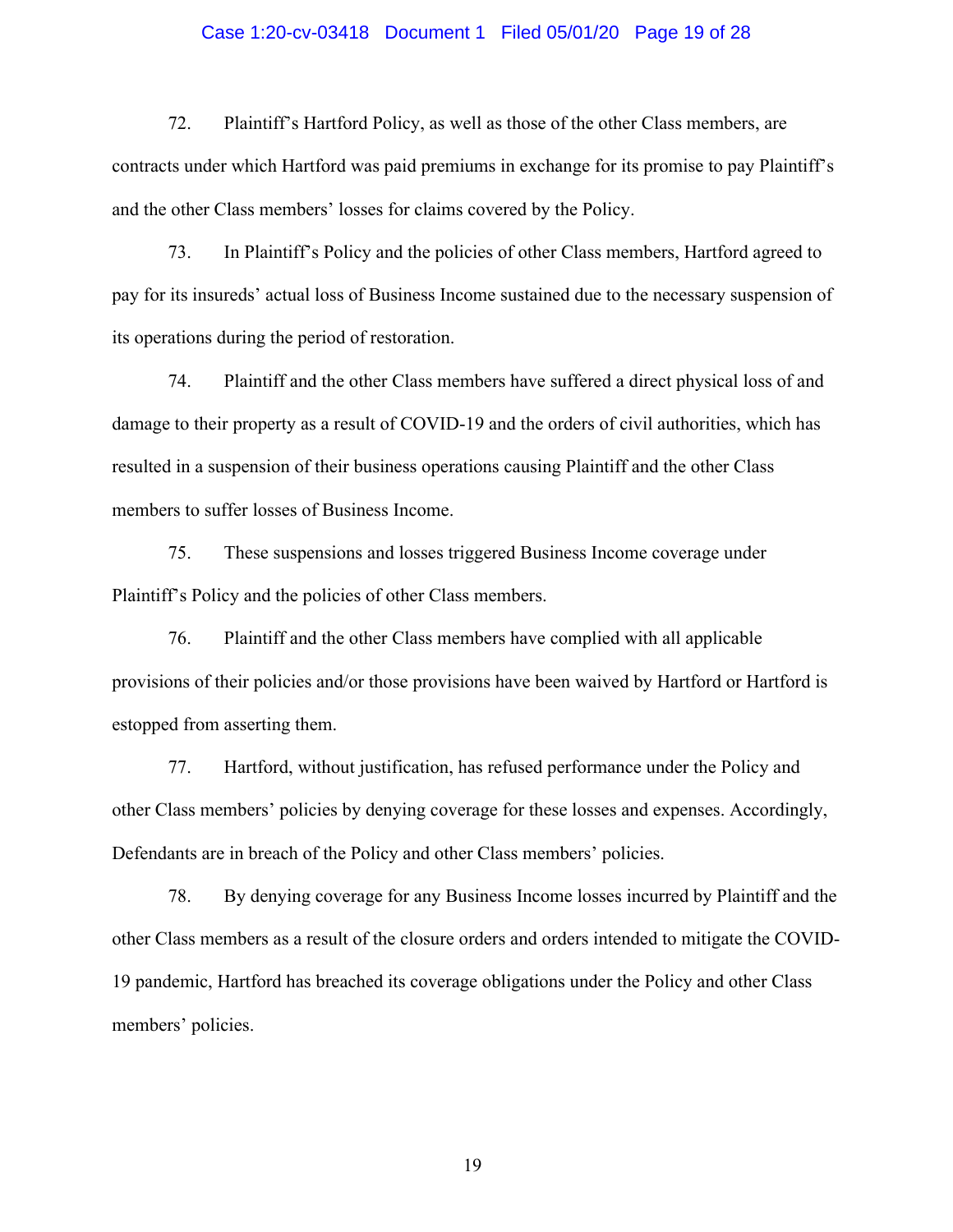#### Case 1:20-cv-03418 Document 1 Filed 05/01/20 Page 20 of 28

79. As a result of Hartford's breaches of the Policy and other Class members'

policies, Plaintiff and the other Class members have sustained substantial damages for which Hartford is liable, in an amount to be established at trial.

WHEREFORE, Plaintiff, individually and on behalf of other Class members, seeks compensatory damages resulting from Defendants' breaches of the Policy and other Class Members' policies and seek all other relief deemed appropriate by this Court, including attorneys' fees and costs.

## **COUNT III DECLARATORY JUDGMENT – CIVIL AUTHORITY COVERAGE (Claim Brought on Behalf of the Nationwide Class and New York Sub-Class)**

80. Plaintiff realleges the foregoing paragraphs of this Complaint as though fully set forth herein.

81. Plaintiff brings this Count individually and on behalf of the other members of the Nationwide Class and New York Sub-Class.

82. Under 28 U.S.C. §§ 2201 and 2202, this Court has jurisdiction to declare the rights and other legal relations of the parties in dispute.

83. Plaintiff's Policy, as well as those of the other Class members, are contracts under which Hartford was paid premiums in exchange for its promise to pay Plaintiff's and other Class members' losses for claims covered by the Policies.

84. In Plaintiff's Policy and the policies of other Class members, Hartford agreed to pay for to pay for losses of business income sustained and extra expenses incurred when, among other things, a Covered Cause of Loss causes damage to property near the insured premises, the civil authority prohibits access to property near the insured premises, and the civil authority action is taken in response to dangerous physical conditions.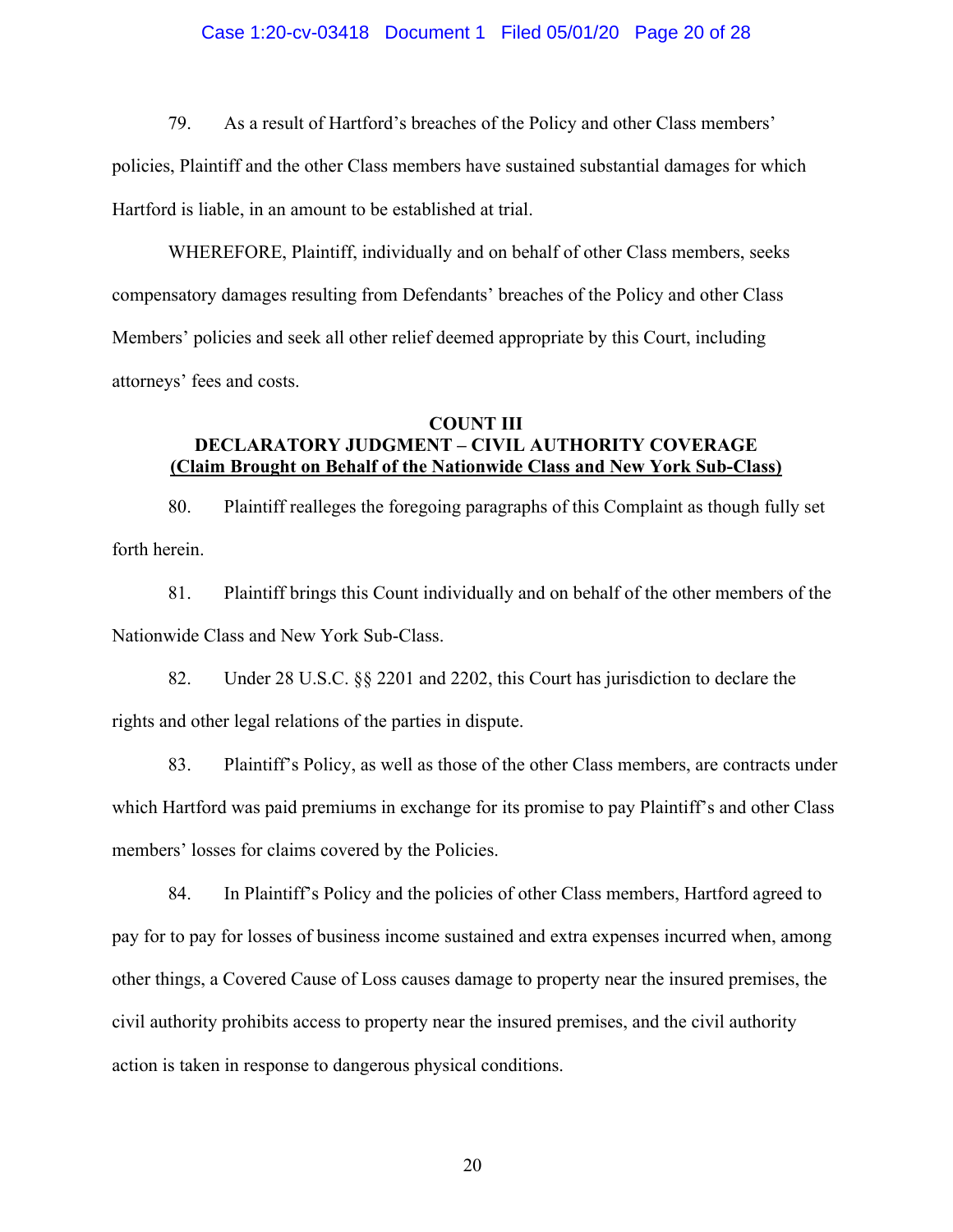#### Case 1:20-cv-03418 Document 1 Filed 05/01/20 Page 21 of 28

85. Plaintiff and the other Class members have suffered losses and incurred expenses as a result of actions of civil authorities that prohibited access to insured premises under the Policy and Class members' policies.

86. These losses satisfied all requirements to trigger Civil Authority coverage under Plaintiff's Policy and the policies of other Class members.

87. Plaintiff and Class members have complied with all applicable provisions of the Policies and/or those provisions have been waived by Hartford or Hartford is estopped from asserting them, and yet Hartford has abrogated its insurance coverage obligations pursuant to the Policies' clear and unambiguous terms and has wrongfully and illegally refused to provide coverage to which Plaintiff and Class members are entitled.

88. Hartford has denied claims related to COVID-19 on a uniform and class wide basis, without individual bases or investigations, so the Court can render declaratory judgment no matter whether members of the Class have filed a claim.

89. An actual case or controversy exists regarding Plaintiff's and other Class members' rights and Hartford's obligations under the Policies to reimburse Plaintiff and the other Class members for the full amount of covered Civil Authority losses incurred by Plaintiff and the other Class members in connection with closure orders and the necessary interruption of their businesses stemming from the orders intended to mitigate the COVID-19 pandemic.

WHEREFORE, Plaintiff and the other Class members seek a declaratory judgment from this Court declaring the following:

> i. Plaintiff's and other Class members' Civil Authority losses incurred in connection with the closure orders and the necessary interruption of their businesses stemming from the COVID-19 pandemic are insured losses under their Policies; and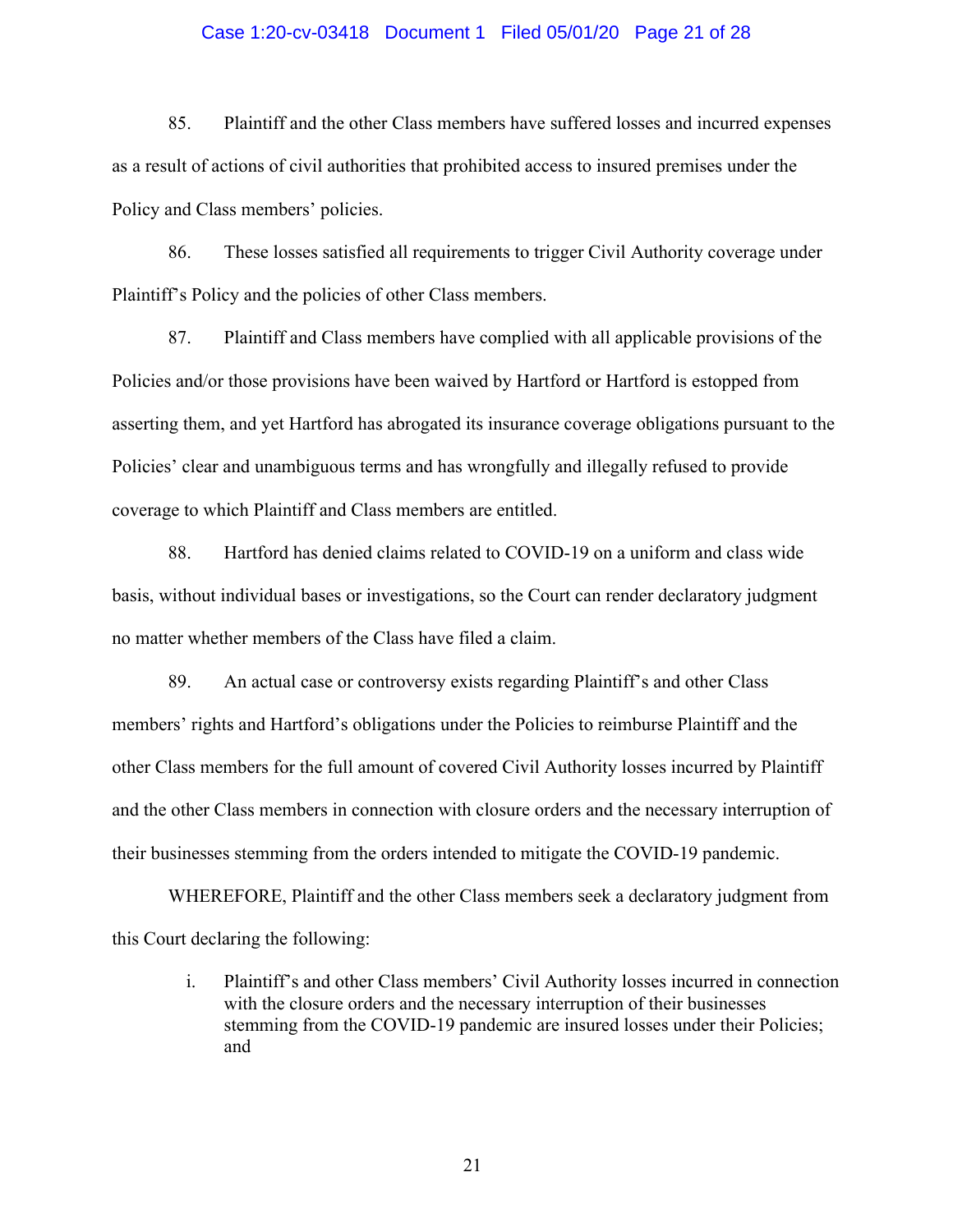ii. Hartford is obligated to pay Plaintiff and other Class members the full amount of the Civil Authority losses incurred and to be incurred in connection with the covered losses related to the closure orders and the necessary interruption of their businesses stemming from the orders intended to mitigate the COVID-19 pandemic.

## **COUNT IV BREACH OF CONTRACT – CIVIL AUTHORITY COVERAGE (Claim Brought on Behalf of the Nationwide Class and New York Sub-Class)**

90. Plaintiff realleges the foregoing paragraphs of this Complaint as though fully set forth herein.

91. Plaintiff brings this Count individually and on behalf of the other members of the Nationwide Class and New York Sub-Class.

92. In Plaintiff's Policy and the policies of other Class members, Hartford agreed to pay for to pay for losses of business income sustained and extra expenses incurred when, among other things, a Covered Cause of Loss causes damage to property near the insured premises, the civil authority prohibits access to property near the insured premises, and the civil authority action is taken in response to dangerous physical conditions.

93. Plaintiff and the other Class members have suffered losses and incurred expenses as a result of actions of civil authorities that prohibited access to insured premises under the Policy and Class members' policies.

94. These losses satisfied all requirements to trigger Civil Authority coverage under Plaintiff's Policy and the policies of other Class members.

95. Plaintiff and the other members of the Class have complied with all applicable provisions of the Policies and/or those provisions have been waived by Hartford or Hartford is estopped from asserting them.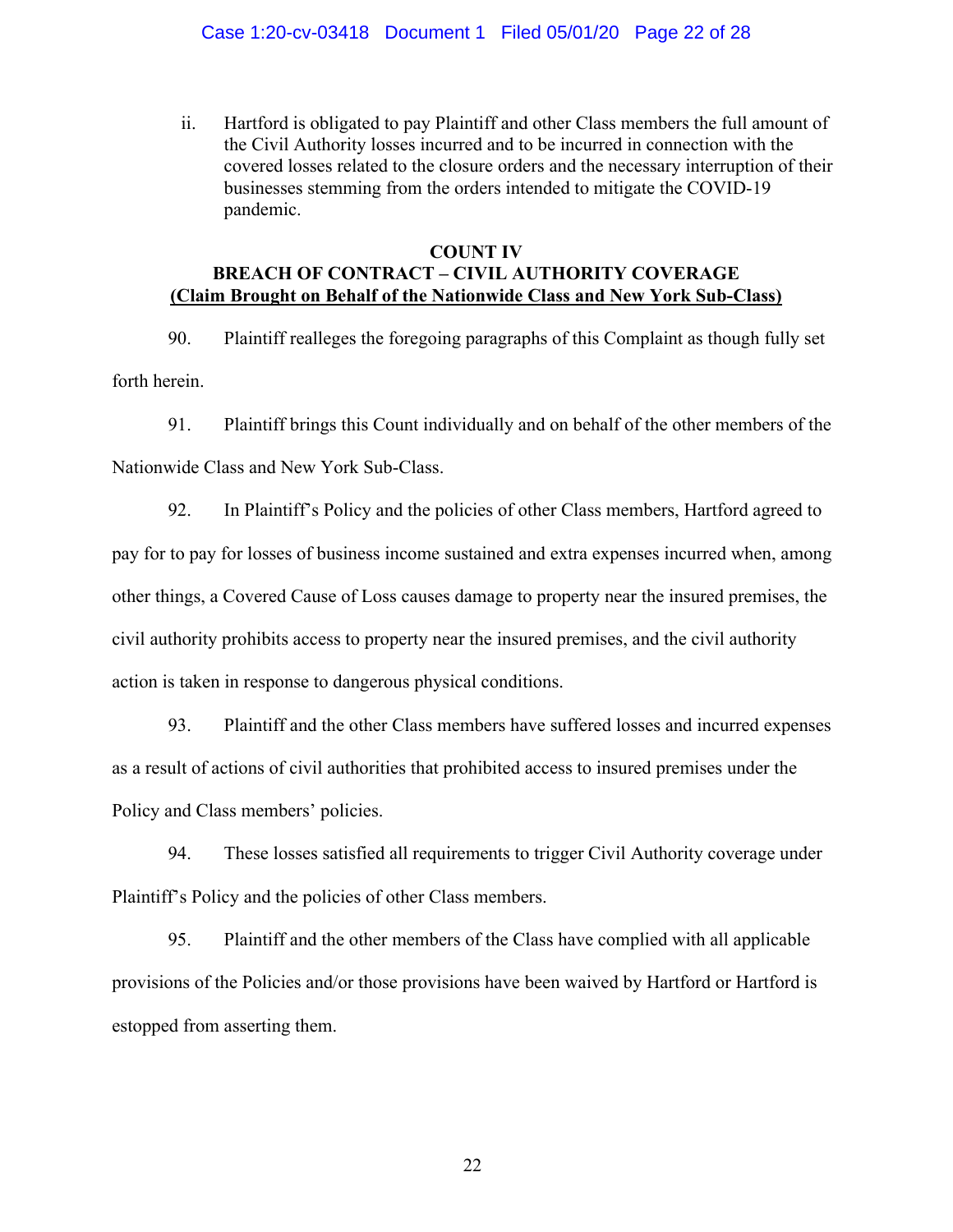#### Case 1:20-cv-03418 Document 1 Filed 05/01/20 Page 23 of 28

96. Hartford, without justification, has refused performance under the Policy and other Class members' policies by denying coverage for these losses and expenses. Accordingly, Defendants are in breach of the Policy and other Class members' policies.

97. By denying coverage for any business losses incurred by Plaintiff and other members of the Class in connection with the closure order and orders intended to mitigate the COVID-19 pandemic, Hartford has breached its coverage obligations under the Policy and other Class members' policies.

98. As a result of Hartford's breaches of the Policy and other Class members' policies, Plaintiff and the other members of the Class have sustained substantial damages for which Hartford s liable, in an amount to be established at trial.

WHEREFORE, Plaintiff, individually and on behalf of other Class members, seeks compensatory damages resulting from Defendants' breaches of the Policy and other Class Members' policies and seek all other relief deemed appropriate by this Court, including attorneys' fees and costs.

## **COUNT V DECLARATORY JUDGMENT – EXTRA EXPENSE COVERAGE (Claim Brought on Behalf of the Nationwide Class and New York Sub-Class)**

99. Plaintiff realleges the foregoing paragraphs of this Complaint as though fully set forth herein.

100. Plaintiff brings this Count individually and on behalf of the other members of the Nationwide Class and the New York Sub-Class.

101. Under 28 U.S.C. §§ 2201 and 2202, this Court has jurisdiction to declare the rights and other legal relations of the parties in dispute.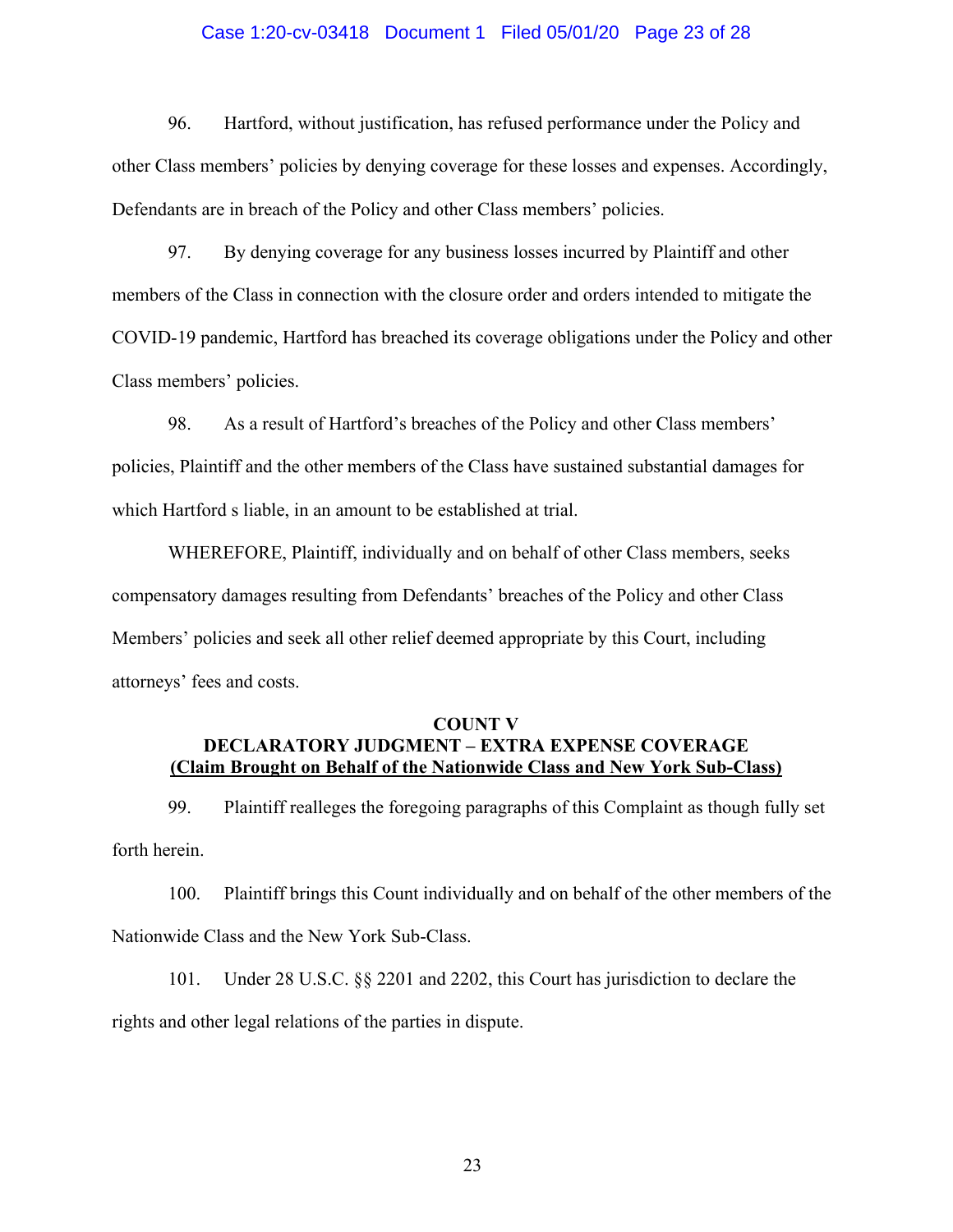#### Case 1:20-cv-03418 Document 1 Filed 05/01/20 Page 24 of 28

102. Plaintiff's Hartford Policy, as well as those of other Class members, are contracts under which Hartford was paid premiums in exchange for its promise to pay Plaintiff's and other Class members' losses for claims covered by the Policy.

103. In Plaintiff's Policy and the policies of other Class members, Hartford agreed to pay for Extra Expenses incurred by Plaintiff and the other Class members during the period of restoration that the insureds would not have incurred if there had been no loss or damage to the insured premises. These Extra Expenses include expenses to avoid or minimize the suspension of business, continue operations, and to repair or replace property.

104. Plaintiff and the other Class members have suffered a direct physical loss of and damage to their property as a result of COVID-19 and the orders of civil authorities, which has resulted in a suspension of their business operations. As a result, Plaintiff and the other Class members have incurred Extra Expenses.

105. These expenses triggered Extra Expense coverage under Plaintiff's Policy and the policies of other Class members.

106. Plaintiff and the other Class members have complied with all applicable provisions of the Policies and/or those provisions have been waived by Hartford or Hartford is estopped from asserting them, and yet Hartford has abrogated its insurance coverage obligations pursuant to the Policies' clear and unambiguous terms and has wrongfully and illegally refused to provide coverage to which Plaintiff and Class members are entitled.

107. Hartford has denied claims related to COVID-19 on a uniform and class wide basis, without individual bases or investigations, so the Court can render declaratory judgment no matter whether members of the Class have filed a claim.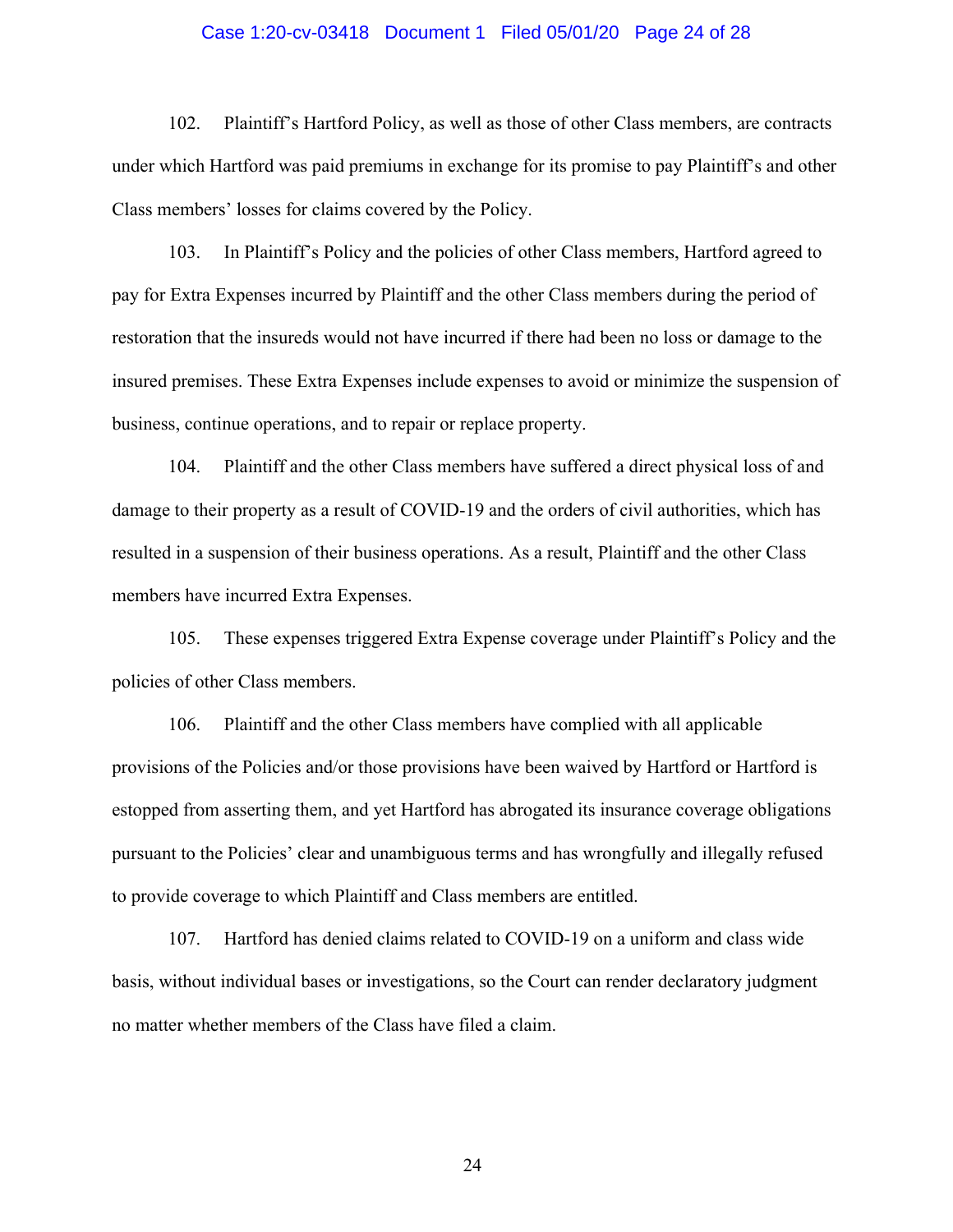## Case 1:20-cv-03418 Document 1 Filed 05/01/20 Page 25 of 28

108. An actual case or controversy exists regarding Plaintiff's and other Class members' rights and Hartford's obligations under the Policies to reimburse Plaintiff and the other Class members for the full amount of Extra Expense losses incurred by Plaintiff and Class members in connection with closure orders and the necessary interruption of their businesses stemming from orders intended to mitigate the COVID- 19 pandemic.

WHEREFORE, Plaintiff and the other Class members seek a declaratory judgment from

this Court declaring the following:

- i. Plaintiff's and other Class members' Extra Expense losses incurred in connection with the closure orders and the necessary interruption of their businesses stemming from orders intended to mitigate the COVID-19 pandemic are insured losses under their Policies; and
- ii. Hartford is obligated to pay Plaintiff and other Class members for the full amount of the Extra Expense losses incurred and to be incurred in connection with the covered losses related to the closure orders during the period of restoration and the necessary interruption of their businesses stemming from orders intended to mitigate the COVID-19 pandemic.

#### **COUNT VI**

## **BREACH OF CONTRACT – EXTRA EXPENSE COVERAGE (Claim Brought on Behalf of the Nationwide Class and New York Sub-Class)**

109. Plaintiff realleges the foregoing paragraphs of this Complaint as though fully set

forth herein.

110. Plaintiff brings this Count individually and on behalf of the other members of the

Nationwide Class and New York Sub-Class.

111. Plaintiff's Hartford Policy, as well as those of the other Class members, are

contracts under which Hartford was paid premiums in exchange for its promise to pay Plaintiff's

and the other Class members' losses for claims covered by the Policy.

112. In Plaintiff's Policy and the policies of other Class members, Hartford agreed to

pay for Extra Expenses incurred by Plaintiff and the other Class members during the period of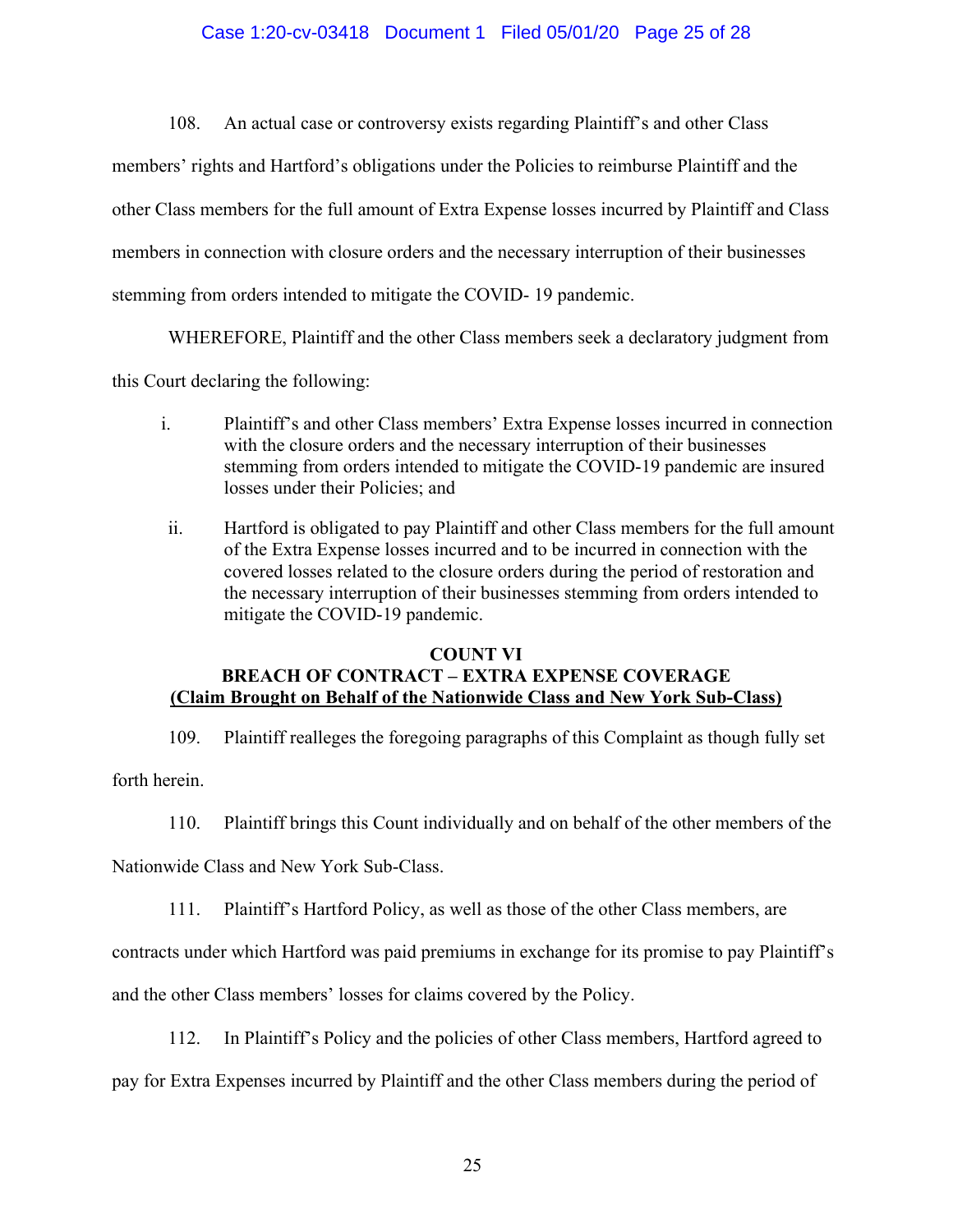#### Case 1:20-cv-03418 Document 1 Filed 05/01/20 Page 26 of 28

restoration that the insureds would not have incurred if there had been no loss or damage to the insured premises. These Extra Expenses include expenses to avoid or minimize the suspension of business, continue operations, and to repair or replace property.

113. Plaintiff and the other Class members have suffered a direct physical loss of and damage to their property as a result of COVID-19 and the orders of civil authorities, which has resulted in a suspension of their business operations. As a result, Plaintiff and the other Class members have incurred Extra Expenses.

114. These expenses triggered Extra Expense coverage under Plaintiff's Policy and the policies of other Class members.

115. Plaintiff and other members of the Class have complied with all applicable provisions of the Policies and/or those provisions have been waived by Hartford or Hartford is estopped from asserting them.

116. Hartford, without justification, has refused performance under the Policy and other Class members' policies by denying coverage for these Extra Expenses. Accordingly, Defendants are in breach of the Policy and other Class members' policies.

117. By denying coverage for any business losses incurred by Plaintiff and other members of the Class in connection with the closure order and orders intended to mitigate the COVID-19 pandemic, Hartford has breached its coverage obligations under the Policy and other Class members' policies.

118. As a result of Hartford's breaches of the Policies, Plaintiff and the other members of the Class have sustained substantial damages for which Hartford is liable, in an amount to be established at trial.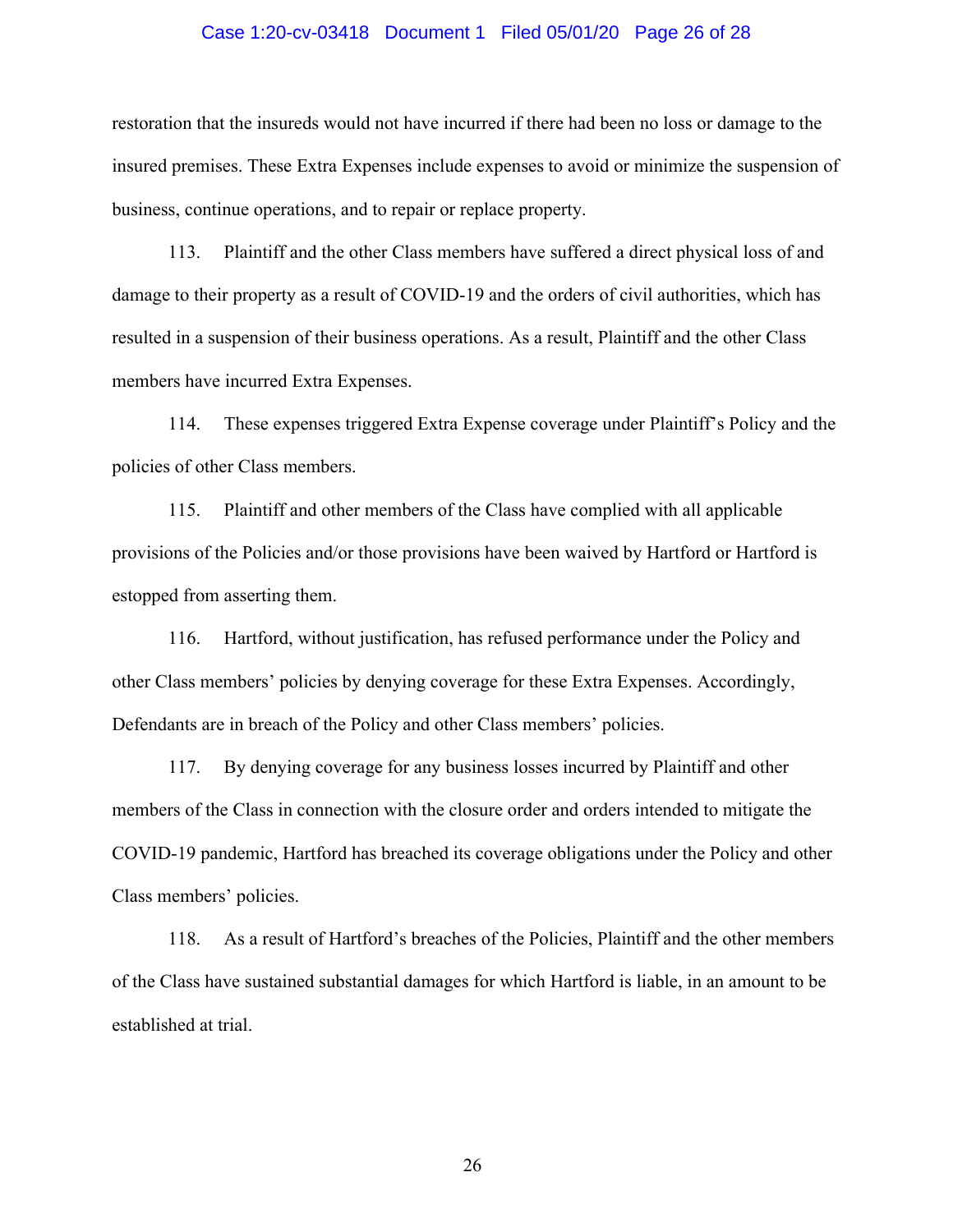## **PRAYER FOR RELIEF**

WHEREFORE, Plaintiff, individually and on behalf of the Nationwide Class and New York Sub-Class, respectfully requests that the Court enter judgment in its favor and against Defendants, as follows:

- A. Certifying Plaintiff's claims as a class action, pursuant to Fed. R. Civ. P. 23(b)(3), on behalf of the proposed Nationwide Class and New York Sub-Class, designating Plaintiff as Class representative, and appointing Plaintiff's undersigned attorneys as Class Counsel;
- B. Entering declaratory judgments on Counts I, III, and V favor of Plaintiff and the members of the Nationwide Class and New York Sub-Class;
- C. Entering judgments on Counts II, IV, and VI in favor of Plaintiff and the members of the Nationwide Class and New York Sub-Class and awarding damages for breach of contract in an amount to be determined at trial;
- D. Awarding Plaintiff and the Nationwide Class and New York Sub-Class costs and disbursements and reasonable allowances for the fees of Plaintiff's counsel, Class Counsel and plaintiffs' experts, and reimbursement of expenses;
- E. Awarding pre-judgment and post-judgment interest; and
- F. Awarding such other and further relief that the Court may deem just and proper.